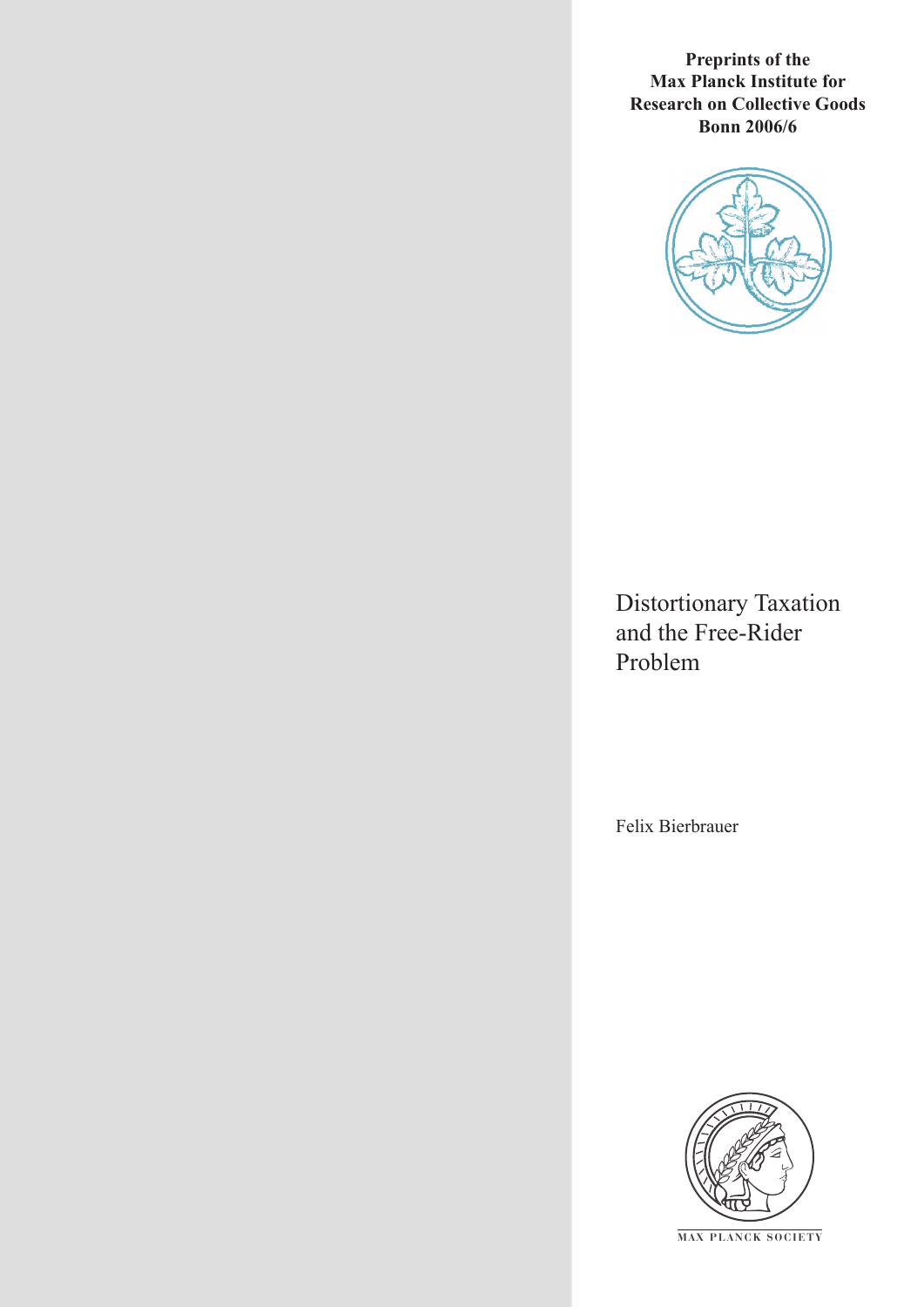

# **Distortionary Taxation and the Free-Rider Problem**

Felix Bierbrauer

March 2006

Max Planck Institute for Research on Collective Goods, Kurt-Schumacher-Str. 10, D-53113 Bonn http://www.mpp-rdg.mpg.de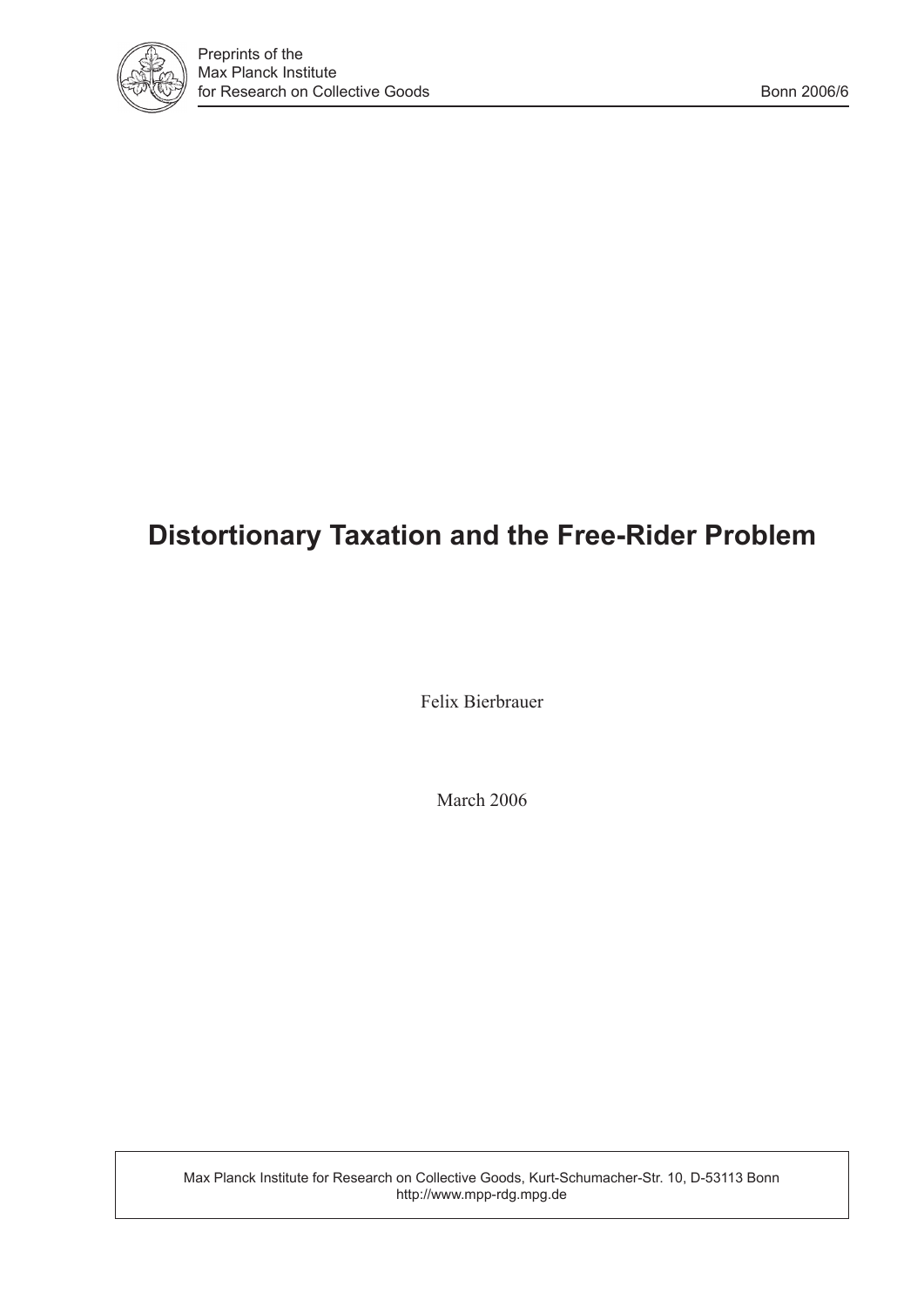# Distortionary Taxation and the Free-Rider Problem

Felix Bierbrauer<sup>∗</sup>

Max Planck Institute for Research on Collective Goods, Bonn and CDSEM, University of Mannheim

This version: March, 2006.

#### Abstract

This paper derives a version of the Samuelson rule, which takes not only the marginal costs of public funds into account but also the desirability of preference revelation. Under a linear income tax more able individuals suffer from a larger utility loss if taxes are raised to cover the cost of public good provision. This implies that these individuals are tempted to understate their valuation of the public good. Likewise, less productive individuals are inclined to exaggerate their valuation. These incentive concerns require the use of excessive taxes. They ensure a truthful revelation of preferences for the public good. Under an optimal utilitarian tax constitution, individuals are not granted influence on public good provision if the taxes needed to induce informative behavior are prohibitively high.

Keywords: Public Good Provision, Revelation of Preferences, Distortionary Taxation, Two-dimensional Heterogeneity.

JEL: D71, D82, H21, H41

## 1 Introduction

This paper derives the optimal utilitarian rule for public good provision under the premise that the costs are covered via distortionary taxation and that individuals have private information of their valuation of the public good. The existing literature has been concerned either with the impact of distortionary taxation *or* with the consequences of private information. One branch of the literature is the theory of optimal taxation. It charac-

terizes the optimal quantity of a public good by a modified Samuelson rule

<sup>∗</sup> I am very grateful for comments and suggestions of Martin Hellwig, Thomas Gaube and Christoph Engel. I thank participants of the ENTER Jamboree 2004 in Barcelona, of the Theory Workshop at Mannheim University and the PET 2005 Meeting in Marseille.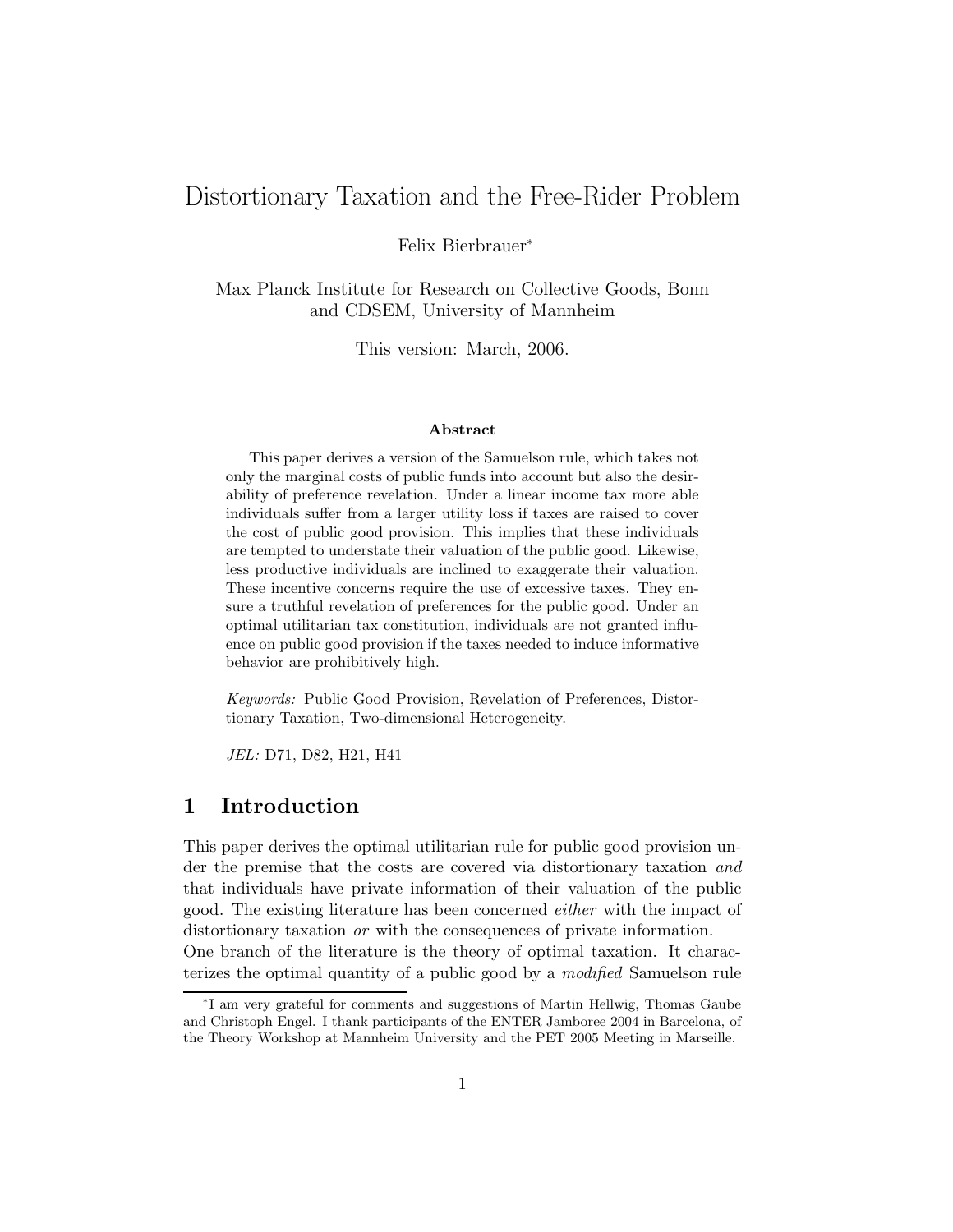that equates the marginal costs of public funds and the sum of marginal utilities.<sup>1</sup> In this framework, a problem of preference elicitation does not arise because the distribution of preferences in the economy is assumed to be common knowledge.

The second branch is the literature on the *free-rider problem* in public good provision, which studies the question what an optimal allocation of public goods looks like if individuals have private information of their preferences of a public good.<sup>2</sup> This literature focusses on quasilinear environments in which the marginal disutility of having to pay for the public good is constant for all individuals. Hence, in this approach, payment obligations do not drive a wedge between marginal rates of substitution and marginal rates of transformation; that is, taxation is not distortionary.

The contribution of this paper is the derivation of a *twice modified* Samuelson rule that takes into account the welfare burden of distortionary taxes and, in addition, the desirability of preference revelation. This concern is not only driven by the desire to have a more complete theory. There is an interesting economic relationship between these two issues: Whether or not an individual is willing to reveal her valuation of a public good depends on the way she is treated by the tax system.

To see this, suppose that, as in this paper, a linear tax on income is used for public goods finance. Consequently, individuals with a higher level of income pay more taxes and hence contribute more to the cost of public good provision. When asked to report their preferences, these individuals compare their utility gain from public good provision to their additional tax burden. The fact that they have to contribute relatively large payments may imply that they refuse to reveal their true valuation of the public good. Instead, they choose their announcement such that they prevent the public good from being provided.

In more general terms, the tax system affects the willingness of individuals to reveal their valuation of a public good and is thus a potential source of incentive problems. This paper is a first attempt to discuss what an optimal response to these incentive problems looks like in a model which is as simple as possible: Individuals either have a low or a high level of earning ability. Likewise, valuations for the public good are either high or low. For the economy as a whole, there is uncertainty about the public goods preferences of the "rich" class and the "poor" class of agents, respectively.<sup>3</sup> The decision

<sup>&</sup>lt;sup>1</sup>Examples include Atkinson and Stern (1974), Wilson (1991), Boadway and Keen (1993), Nava et al. (1996), Sandmo (1998), Hellwig (2004) and Gaube (2000, 2005).

<sup>&</sup>lt;sup>2</sup>The seminal contributions in the early literature are Clarke  $(1971)$ , Groves  $(1973)$ and Green and Laffont (1977). See Hellwig (2003) or Norman (2004) for more recent treatments.

<sup>&</sup>lt;sup>3</sup>The assumption that earning ability as well as public goods preferences can only take two values is made for reasons of tractability. The papers on two-dimensional screening problems by Armstrong and Rochet (1999) and Cremer et al. (2001) follow a similar modeling strategy.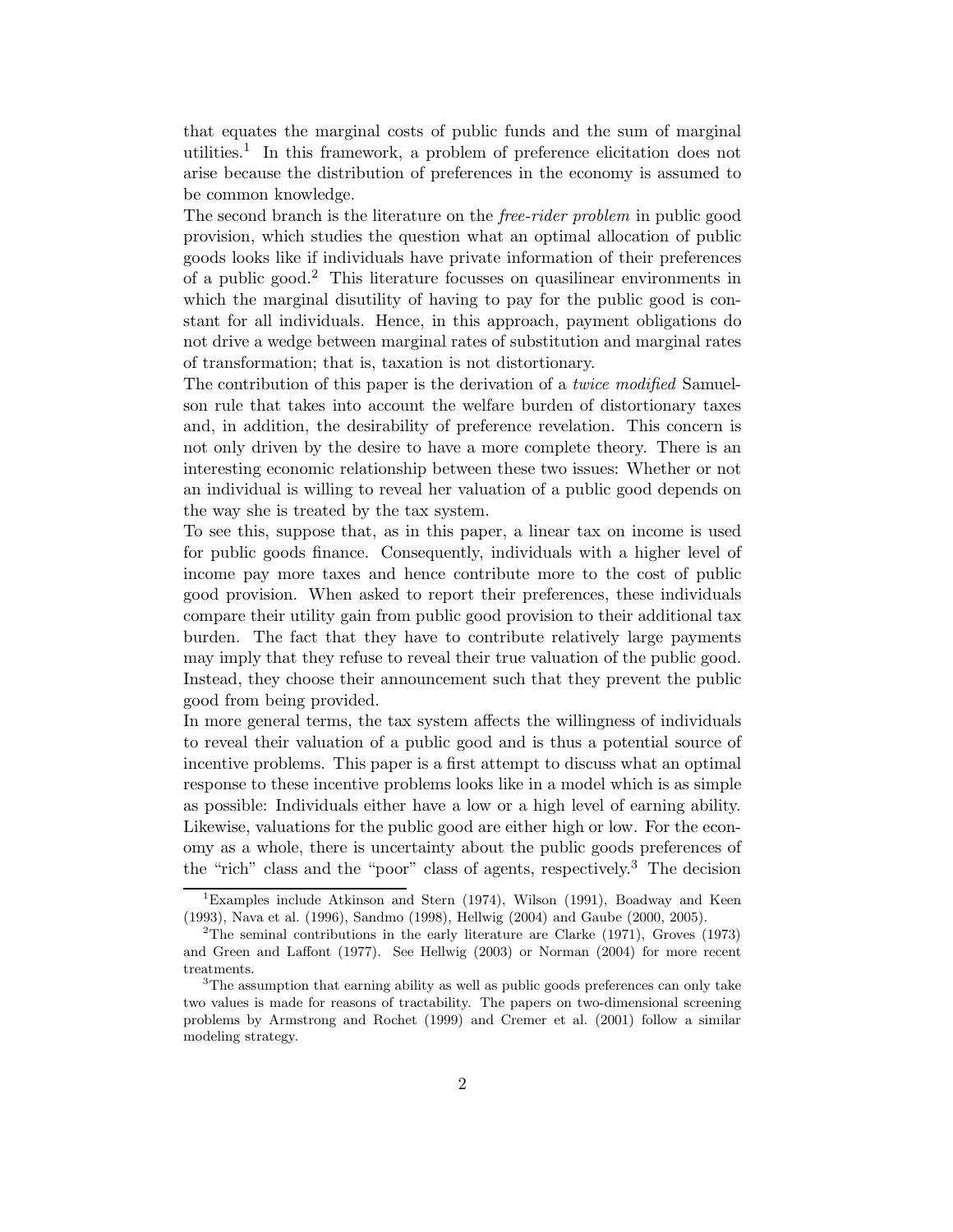on public good provision is binary, i.e. the public good is either installed or not.<sup>4</sup> Finally, the tax instrument used to finance public good provision is a linear tax on income.

An analysis of the *free-rider problem* under distortionary taxation can be conducted for all kinds of tax instruments, an affine linear income tax, a nonlinear income tax, a combination of direct and indirect tax instruments, etc. This paper focusses on a linear tax on income that is raised only to cover the cost of public good provision. This setup has the advantage of simplicity. In particular, it is easily seen how the tax system shapes individual assessments of the public good: The formal analysis proceeds under the assumption that individuals reduce their labor supply in response to an increased tax on income. Under this premise, it can be shown that individuals with a high level of earning ability suffer ceteris paribus from a larger utility loss if additional taxes are raised. Consequently the burden of taxation for a public good that is enjoyed by individuals of both classes is essentially carried by the "rich" class.

This generates the following pattern of incentive problems: More able individuals tend to understate their willingness to pay for the public good because they suffer more intensively from an increase of the tax revenue requirement. Analogously, less able individuals exaggerate when asked about their valuation because they don't feel a large utility burden from higher taxes.

As an example, think of the decision whether or not to use public money for the construction of a park. For the sake of the argument, suppose that the true state of the world is such that all inhabitants of the town realize the same utility gain if the park is available. Due to the tax system, however, the decision whether or not to install it creates conflicting interests between individuals with a high level of income and individuals with a low level of income. These interests govern the behavior of individuals in the revelation game and thus create an impediment for the acquisition of information on preferences.

The example illustrates that a pattern of incentive problems where less able individuals tend to exaggerate their preferences and the more able are too reserved is a plausible case.<sup>5</sup> As a consequence, incentive compatibility constraints imply that the twice modified Samuelson rule relies on the use of excessive taxes, i.e. of taxes which are larger than actually needed to cover

<sup>&</sup>lt;sup>4</sup>Bierbrauer and Sahm (2005) do not assume a perfect correlation of earning ability and public goods preferences, and they allow for a continuum of different provision levels.

<sup>&</sup>lt;sup>5</sup>It is, however, not the only conceivable constellation. The pattern is reversed under a non-linear income tax system, as shown in Bierbrauer (2005b). If the tax system generates, in addition, direct income transfers from "rich" to "poor" households, then less able individuals oppose public good provision more intensively. Tax revenues that are spent on public goods are not available for redistribution any more. This observation is assessed differently by the "rich" and the "poor".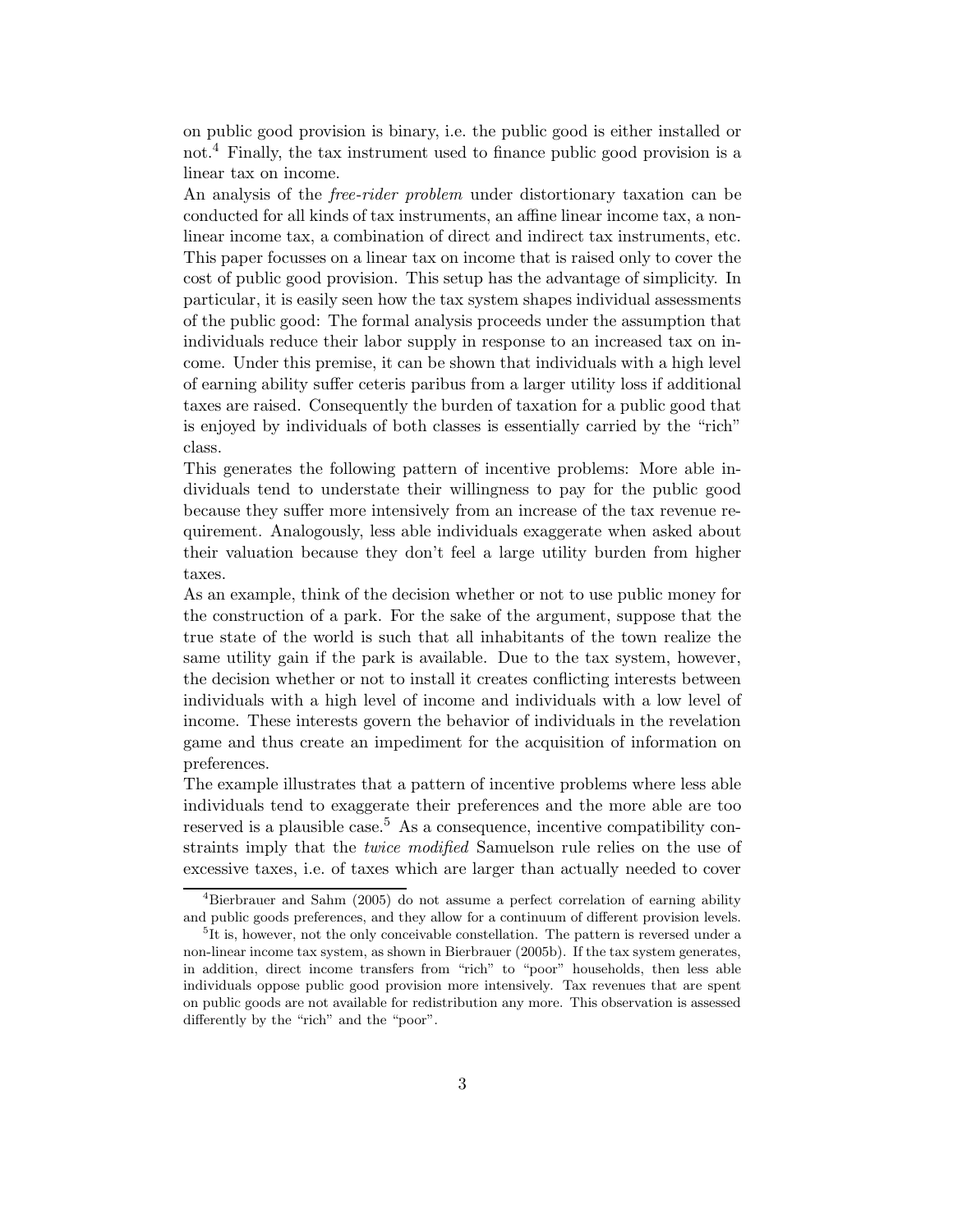the cost of public good provision. These are used for two different reasons. Either they serve to make public good provision artificially expensive. This case arises if incentive compatibility conditions are needed to prevent less able individuals from exaggerating their valuation of the public good; that is, excessive taxes are used to make the public good less attractive for the less able class. Alternatively, if the more able individuals' temptation to understate their preferences causes an incentive problem, then excessive taxes can be used to make the non-provision of the public good less attractive.

If these excessive taxes become very high, then an optimal provision rule does not incorporate all pieces of information. Suppose for instance, that one needs to accompany public good provision with very high taxes in order to ensure a truthful statement from less able individuals on their valuation of the public good. Then, an optimal provision rule does not try to acquire information from them. Put differently, information that is too costly to obtain is neglected by the twice modified Samuelson rule.

More generally, the analysis shows that an optimal response to incentive problems takes one of the following forms. Either the tax system is distorted in order to ensure that valuable information on public goods preferences becomes available or the optimal provision rule is modified and does not require full information on the distribution of public goods preferences in the economy.

The remainder is organized as follows. The next section specifies the model. In Section 3, as a benchmark, the *modified* Samuelson rule is derived. Section 4 solves for the twice modified Samuelson rule. In Section 5, I discuss how the possibility of direct income transfers would affect the results. The last section contains concluding remarks. All proofs are in the appendix.

## 2 The environment

The economy consists of two classes of agents that are characterized by the earning ability levels  $w_1$  and  $w_2$ , where  $w_2 > w_1$ , i.e. class 2 agents are more productive. It is commonly known that there are equal shares of more and less productive individuals in the population. Individuals of class  $t$ ,  $t \in \{1, 2\}$ , have a common taste parameter  $\theta_t$ , which affects their valuation of a public good. Moreover,  $\theta_t$  is private information of individuals who belong to class t.

The economy as a whole is subject to uncertainty about these taste parameters;  $\theta_1$  and  $\theta_2$  are taken to be the realizations of random variables  $\theta_1$  and  $\theta_2$ . Both random variables can only take two values,  $\theta_L$  and  $\theta_H$ , where  $\theta_L < \theta_H$ . Consequently, there are four possible states of the economy, depending on the preference parameters of class 1 and class 2 individuals, i.e. depending on the actual value of the vector  $(\theta_1, \theta_2)$ , where

$$
(\theta_1, \theta_2) \in \{(\theta_L, \theta_L), (\theta_L, \theta_H), (\theta_H, \theta_L), (\theta_H, \theta_H)\}.
$$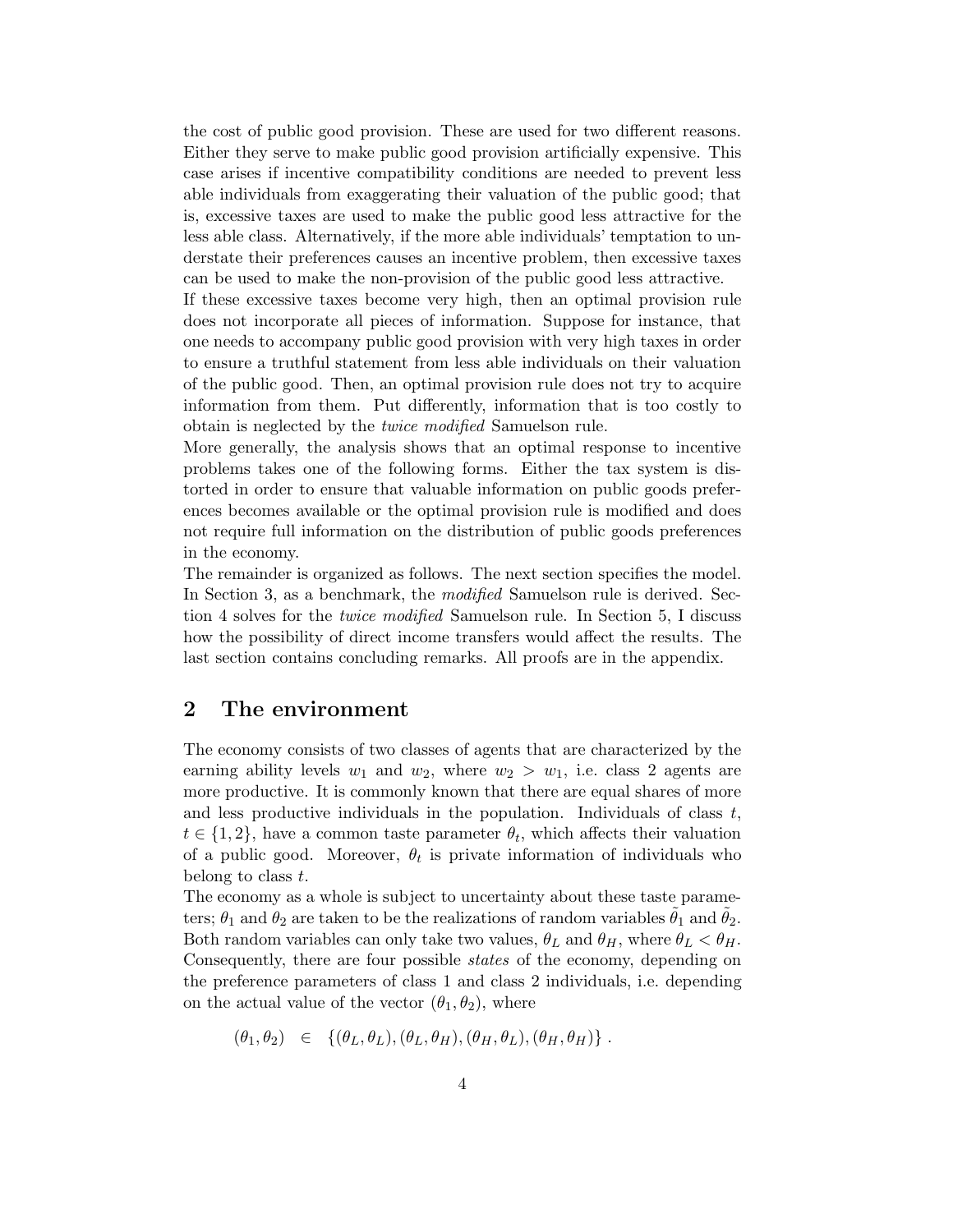The utility function of individuals who belong to class  $t$  is given by

$$
U_t = \theta_t Q + u(C) - v\left(\frac{Y}{w_t}\right) .
$$

C denotes consumption of private goods, and  $Y = Lw_t$  denotes effective labor or income; that is,  $w_t$  can be interpreted as a wage rate and  $L$  denotes hours worked to generate income  $Y$ . Obviously, to achieve a given income Y, individuals with a lower wage have to work more.  $Q \in \{0,1\}$  stands for a public project which is either installed or not. The functions  $u$  and  $v$  are strictly increasing and twice continuously differentiable. Moreover, u is concave and v is convex. In addition, those functions satisfy the following boundary condition, which ensures interior solutions to optimization problems: for all  $w_t$  and all  $C > 0$ , there exists  $Y > 0$ , such that

$$
u'(C) - \frac{1}{w_t}v'\left(\frac{Y}{w_t}\right) = 0.
$$

I use a mechanism design approach to characterize admissible schemes of taxation and public good provision. An allocation rule specifies for each state  $(\theta_1, \theta_2) \in {\theta_L, \theta_H}^2$  a decision on public good provision  $Q(\theta_1, \theta_2)$  and a linear income tax rate  $\tau(\theta_1, \theta_2)$ . The revenues generated by this tax are used only to cover the cost of public good provision.<sup>6</sup>

An allocation rule has to satisfy a *budget constraint (BC)*. In every state  $(\theta_1, \theta_2)$  the tax revenues from linear income taxation have to be sufficient to cover the cost k of public good provision. Formally, for all  $(\theta_1, \theta_2)$ ,

$$
\tau(\theta_1, \theta_2)[Y_1(\tau(\theta_1, \theta_2)) + Y_2(\tau(\theta_1, \theta_2))] \geq kQ(\theta_1, \theta_2), \qquad (1)
$$

where, for each  $t \in \{1,2\}, Y_t(\tau(\theta_1,\theta_2))$  is the utility maximizing level of effective labor supply for an individual who belongs to class  $t$ . More precisely,  $Y_t(\tau(\theta_1, \theta_2))$  is the unique solution of the following maximization problem:

$$
\max_{Y} \quad u((1 - \tau(\theta_1, \theta_2)Y)) - v\left(\frac{Y}{w_t}\right) \ . \tag{2}
$$

The above budget constraint allows for a budget surplus, i.e. for tax rates which are higher than actually needed. It will become clear that, for incentive reasons, a deviation from budget balance may be desirable.

In addition to the budget constraint, an allocation rule has to satisfy *incen*tive compatibility constraints  $(IC)$ . These constraints ensure that individuals of either class are willing to reveal their taste parameter truthfully.

$$
\forall \theta_1, \forall \hat{\theta}_1, \forall \theta_2 : \theta_1 Q(\theta_1, \theta_2) + V_1(\theta_1, \theta_2) \ge \theta_1 Q(\hat{\theta}_1, \theta_2) + V_1(\hat{\theta}_1, \theta_2),
$$
  

$$
\forall \theta_2, \forall \hat{\theta}_2, \forall \theta_1 : \theta_2 Q(\theta_1, \theta_2) + V_2(\theta_1, \theta_2) \ge \theta_2 Q(\theta_1, \hat{\theta}_2) + V_2(\theta_1, \hat{\theta}_2),
$$
  
(3)

<sup>6</sup>While this is the easiest way to introduce a distortionary tax instrument into the analysis, it is certainly not the only case of interest. The impact of this assumption and alternative specifications of the tax system are discussed in more detail in Section 5.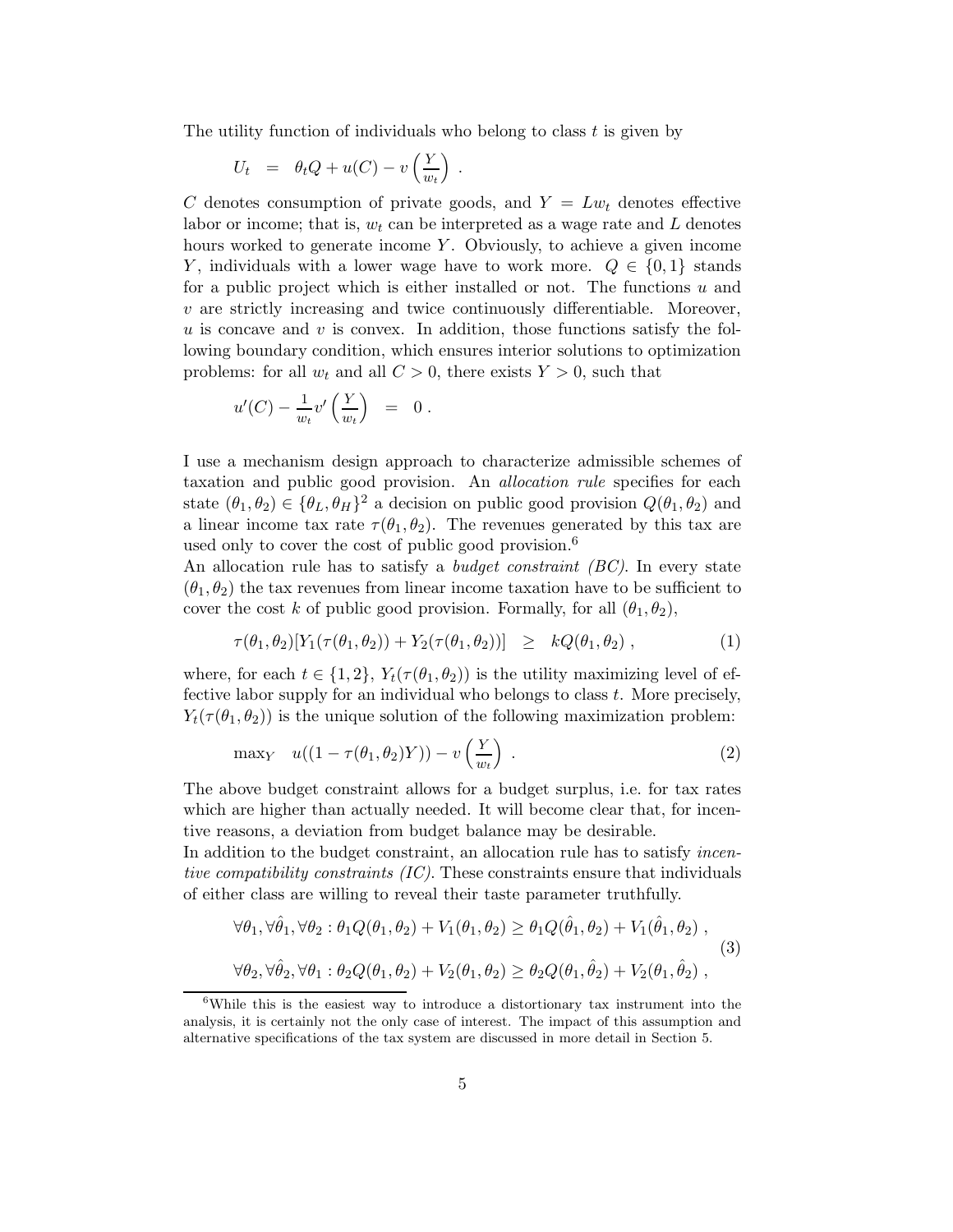where  $V_t(\theta_1, \theta_2)$  denotes the indirect utility function of problem (2),

$$
V_t(\theta_1, \theta_2) := u((1 - \tau(\theta_1, \theta_2))Y_t(\tau(\theta_1, \theta_2))) - v\left(\frac{Y_t(\tau(\theta_1, \theta_2))}{w_t}\right).
$$

These incentive constraints are based on the presumption that, in the underlying revelation game, all individuals who belong to the same class make the same taste announcement. They ensure that the individuals of class  $t$ are not better off under a joint collective lie about their taste parameter, whatever the collective taste announcement of individuals who belong to class  $t' \neq t$ . Put differently, from the class perspective the truth is required to be a dominant strategy.<sup>7</sup>

A more extensive discussion of these incentive constraints can be found in Bierbrauer (2005a) and in Bierbrauer (2005b). These papers develop the notion of a *collectively incentive compatible* income tax mechanism. The collective incentive requirement addresses the following situation: Suppose that in order to figure out the actual state of the economy, a tax setting planner has to acquire information on individual valuations of a public good. Individuals may form coalitions in order to manipulate jointly the planner's perception of the state of the economy. As a consequence, the planner will discover the true state only if he decides on public good provision in a way which eliminates all incentives for manipulative collective actions. Obviously, the above incentive constraints, which address collective actions on the class level only, are a necessary condition for *collective incentive compat*ibility. For a more precise statement of conditions under which this property is also sufficient, the reader is referred to Bierbrauer (2005a) and Bierbrauer (2005b). For the purpose of the present paper, I just note that those conditions are met.

The interpretation of these incentive constraints is as follows. The tax system shapes the views on public good provision of more and less productive individuals. Taking these interests into account, a decision on public good provision can use the actual taste parameter of any one group as an informational input only if these individuals are not made worse off if their private information becomes available.

An optimal allocation rule maximizes utilitarian welfare from an ex-ante perspective, defined as a hypothetical situation where the actual state of the economy  $(\theta_x, \theta_y)$  is not yet known, where  $x, y \in \{L, H\}$  indicate the taste realizations of class 1 and class 2 individuals, respectively. The objective function is a weighted average of the welfare levels  $(W_{xy})$ , where

$$
W_{xy} := (\theta_x + \theta_y)Q(\theta_x, \theta_y) + V_1(\theta_x, \theta_y) + V_2(\theta_x, \theta_y).
$$

<sup>&</sup>lt;sup>7</sup>The main advantage of *implementation in dominant strategies* is that the set of admissible allocations does not depend on assumptions about the prior beliefs of individuals. See e.g. Bergemann and Morris (2005); Chung and Ely (2004) or Kalai (2004).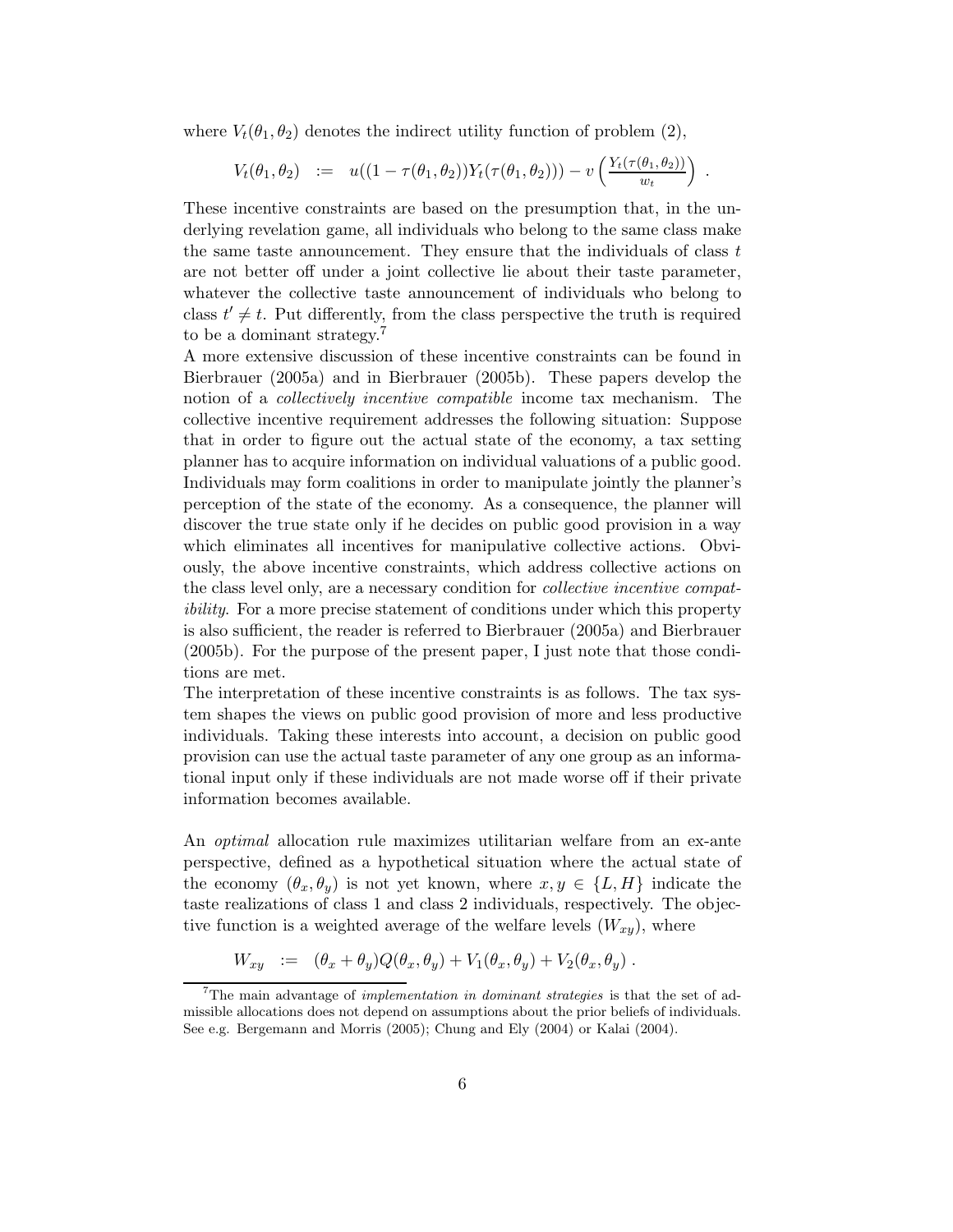The probability weights are taken to be the prior beliefs of the tax setting planner, which are denoted  $p := (p_{LL}, p_{LH}, p_{HL}, p_{HH})$ , where  $p_{LL} :=$  $prob(\theta_L, \theta_L), p_{LH} := prob(\theta_L, \theta_H)$ , etc. Expected welfare from the planner's ex ante perspective is accordingly given by

 $EW = p_{LL}W_{LL} + p_{LH}W_{LH} + p_{HL}W_{HL} + p_{HH}W_{HH}.$ 

Definition 1 The optimal utilitarian allocation rule solves the problem of choosing the functions  $Q : (\theta_1, \theta_2) \mapsto Q(\theta_1, \theta_2)$  and  $\tau : (\theta_1, \theta_2) \mapsto \tau(\theta_1, \theta_2)$ in order to maximize  $EW$ , subject to the budget constraints in  $(1)$  and the incentive compatibility constraints in (3).

## 3 The complete information benchmark

To understand the impact of the incentive compatibility conditions, this section discusses, as a benchmark, the allocation rule that would be chosen by an informed utilitarian planner, i.e. a planner who happens to know the actual value of  $(\theta_1, \theta_2)$ . For brevity, I refer to this outcome as the *informed* optimum.

Some more pieces of notation are helpful. Denote by  $U^*(\tau, w_t)$  the indirect utility that is derived from consumption of private goods by an individual with earning ability  $w_t$  who faces a linear income tax rate of  $\tau$ ,

$$
U^*(\tau, w_t) \quad := \quad \max_Y \quad u((1 - \tau)Y) - v\left(\frac{Y}{w}\right) \; .
$$

Denote by  $\tau_k$  the linear tax rate which ensures cost coverage in case of public good provision. This tax rate is implicitly defined by the following equation,

$$
\tau_k(Y_1(\tau_k) + Y_2(\tau_k)) = k.
$$

Let  $\Delta U_t^*$  denote the *private utility loss* of a class t individual as the tax rate increases from 0 to  $\tau_k$ ,

$$
\Delta U_t^* \; := \; U^*(0, w_t) - U^*(\tau_k, w_t) \; .
$$

Denote by  $\Delta W_p^*$  the *aggregate private utility loss*,  $\Delta W_p^* := \Delta U_1^* + \Delta U_2^*$ .

The informed optimum consists of a tax rule  $\tau^*$  and a provision rule  $Q^*$ . The tax rule  $\tau^*$  ensures a binding budget constraint,

$$
\tau^*(\theta_1, \theta_2) = \begin{cases} 0, & \text{if } Q^* = 0 \\ \tau_k, & \text{if } Q^* = 1. \end{cases}
$$

Moreover, the informed planner chooses provision rule  $Q^*$  such that the public good is installed as soon as the aggregate utility gain exceeds the aggregate private utility loss from higher tax rates,

$$
Q^*(\theta_1,\theta_2) \;\;=\;\; \left\{ \begin{array}{ll} 0, & \text{if} \quad \Delta W^*_p > \theta_1 + \theta_2 \\ 1 & & \text{otherwise}. \end{array} \right.
$$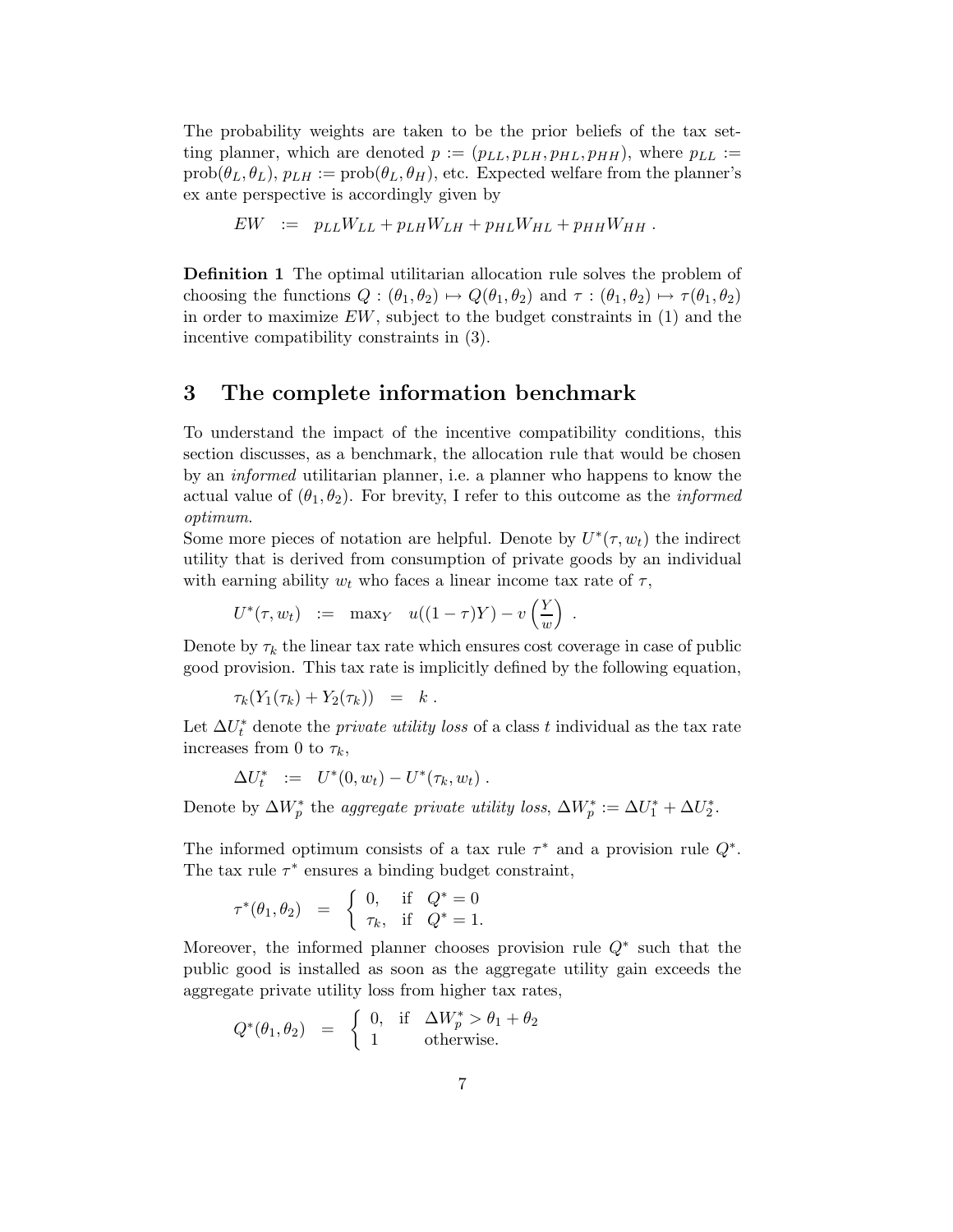The *informed optimum* is completely characterized by the tax rule  $\tau^*$  and the provision rule  $Q^*$ . However, the model outlined so far allows for a variety of different parameter constellations. For instance, if  $\Delta W_p^* < 2\theta_L$ , then  $Q^*$  is such that the public good is provided in every state of the world, i.e.  $Q^*(\theta_1,\theta_2) = 1$  for all  $(\theta_1,\theta_2)$ . To avoid a lengthy discussion of each conceivable parameter constellation, I focus on a particular case.

Assumption 1 An informed planner chooses to install the public good in all states except state  $(\theta_L, \theta_L)$ :<sup>8</sup>

$$
\theta_H + \theta_L \geq \Delta W_p^* \geq 2\theta_L.
$$

For ease of reference, I denote by  $Q^i$ :  $Q = 0 \iff (\theta_1, \theta_2) = (\theta_L, \theta_L)$ , the provision rule chosen by an informed planner. Put differently,  $Q^i$  is the *modified* Samuelson rule, which takes the distortions due to the tax rule  $\tau^*$ into account but assumes that the information on public goods preferences just happens to be available.

#### Conflicting interests induced by the informed optimum

The informed optimum may give rise to conflicting views on the desirability of public good provision. For the sake of concreteness, suppose that

$$
\Delta U_2^* > \theta_H > \theta_L > \Delta U_1^* \,. \tag{4}
$$

In this scenario, for less productive individuals, the private utility loss is so small that, in all states, they are better off if the public good is installed. By contrast, the more productive suffer so heavily as the tax rate increases from 0 to  $\tau_k$  that they are always worse off if the public good is installed.

A clarification of the possible patterns of conflicting interests is important for an understanding of the impact of incentive compatibility constraints. Intuitively, if the scenario characterized by the inequalities in (4) arises, more productive individuals want to prevent the public good from being installed in every state and hence have an incentive to report a low taste realization, even if in fact their taste parameter is high. Likewise, the less able class wants to ensure provision and is tempted to report a high taste parameter in case of a low taste realization.

In the remainder of this section the possible parameter constellations of the model are characterized. It will become clear that the situation in (4) corresponds to a particular scenario, namely the one where the conflict on public

<sup>&</sup>lt;sup>8</sup>Obviously, a parameter constellation such that  $Q = 1$  is desired in every (no) state of the world is not very interesting. Hence, the only alternative of interest is that  $Q = 0$ is preferred in states  $(\theta_L, \theta_H)$  and  $(\theta_H, \theta_L)$ . An investigation of this case gives rise to an analysis analogous to the one presented below.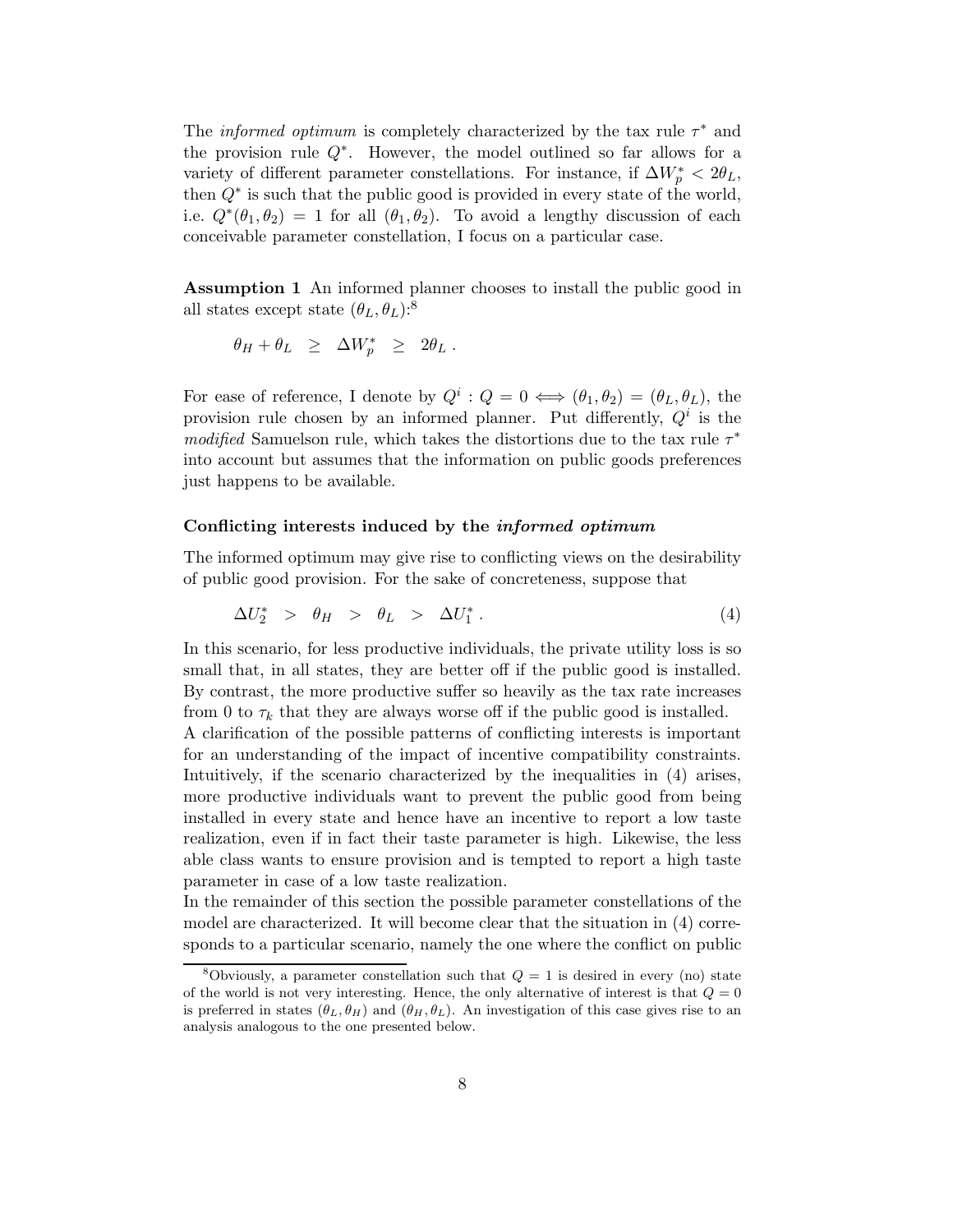good provision is most intense.

The following lemma is the key to an understanding of possible scenarios of conflicting interests. It shows that, for the more productive class of individuals, the private utility loss is larger if the tax rate  $\tau$  goes up. In more technical terms, the lemma establishes a property of increasing differences according to which a larger productivity level translates into a larger private utility loss. The proof relies on the assumption that individuals decrease their labor supply in response to an increase in the tax rate.

**Assumption 2** Labor supply is a decreasing function of  $\tau$ :<sup>9</sup>

 $\forall t \in \{1,2\}, \forall \tau \in [0,1[:Y_t']$  $t''_t(\tau) < 0$ .

**Lemma 1** For any pair of tax rates  $\tau$  and  $\bar{\tau}$  with  $\bar{\tau} > \tau$ , if Assumption 2<br>holds then: holds, then:

$$
U^*(\tau, w_1) - U^*(\bar{\tau}, w_1) \leq U^*(\tau, w_2) - U^*(\bar{\tau}, w_2) .
$$

It is easily verified that individuals with a high earning ability choose, for any tax rate, a higher level of effective labor supply; that is, the more productive class has a higher level of income and thus pays more taxes. According to Lemma 1, this implies that ceteris paribus it is harder to convince the more productive class of individuals that the utility gain from public good provision justifies an increase of the tax rate.<sup>10</sup>

If combined with Lemma 1, Assumption 1 implies that the more able class is made worse off by public good provision in case of a low taste realization, i.e. if  $\theta_2 = \theta_L$ . Likewise, less able individuals are better off if the public good is installed when  $\theta_1 = \theta_H$ ; that is,

$$
\Delta U_2^* > \theta_L \quad \text{and} \quad \theta_H > \Delta U_1^* \; .
$$

These inequalities in conjunction with Assumption 1 reduce the set of possible parameter constellations. The following three scenarios may arise.

$$
\begin{array}{lclclcl} \text{Scenario 1:} & \theta_{H} & \geq & \Delta U_{2}^{*} & > & \Delta U_{1}^{*} & \geq & \theta_{L} \; , \\ & \text{Scenario 2:} & \theta_{H} & \geq & \Delta U_{2}^{*} & \geq & \theta_{L} & > & \Delta U_{1}^{*} \; , \end{array}
$$

 $9$ This assumption has been introduced by Sheshinski (1972) in a model of optimal linear income taxation and lump sum redistribution. Its role is further discussed in Hellwig (1986). An alternative assumption, which also yields the result of Lemma 1, is made in Persson and Tabellini (2000, Ch. 3). There income is exogenous, and utility is quasilinear in consumption.

 $10$ However, the proof relies on Assumption 2 according to which the substitution effect associated with a higher tax rate dominates the income effect. If this relation was reversed, the conclusion of Lemma 1 would be reversed as well. An analysis based on this alternative premise would have to follow the same line of reasoning as the one developed below.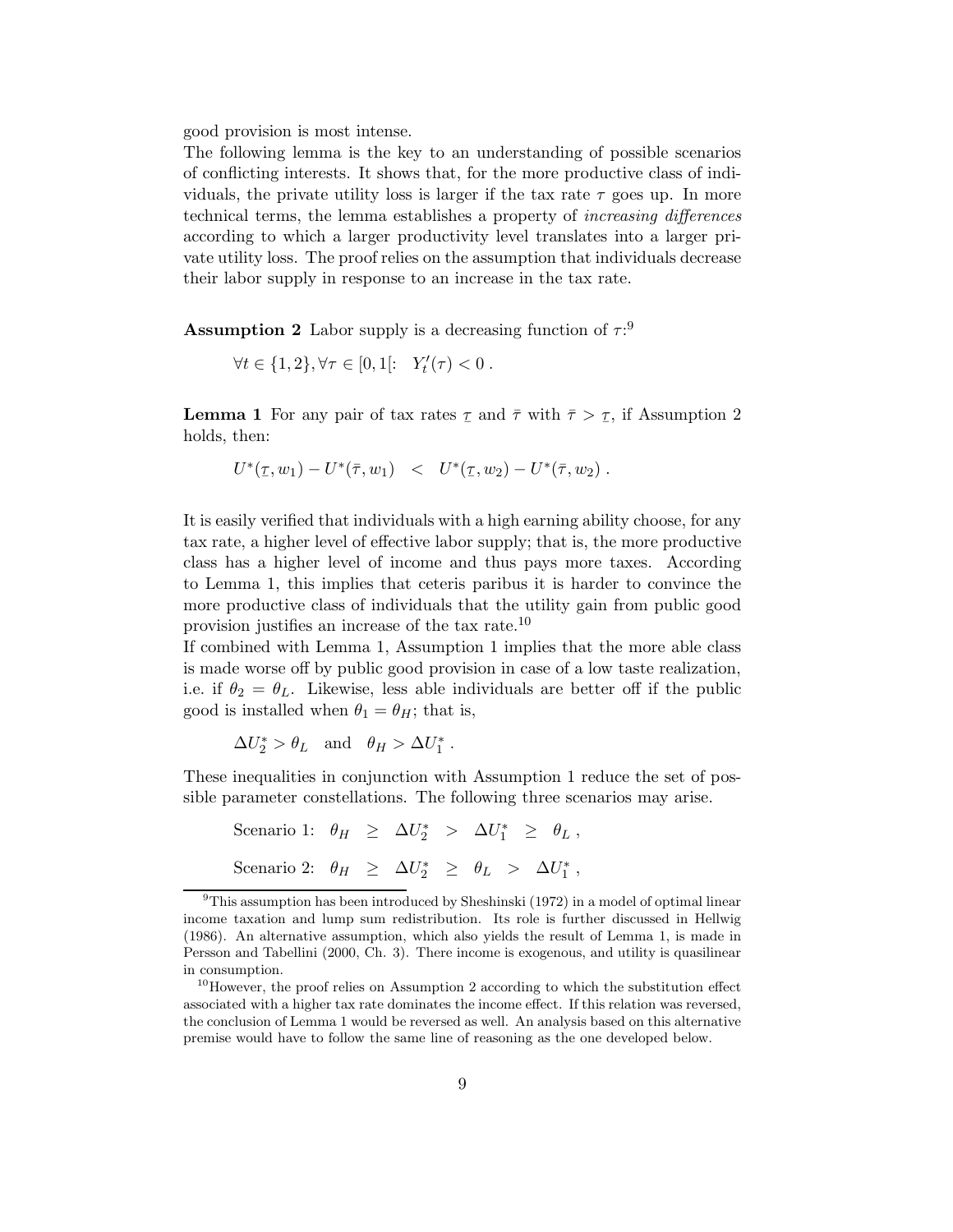Scenario 3:  $\Delta U_2^*$  >  $\theta_H$  >  $\theta_L$  >  $\Delta U_1^*$ .

These inequalities are interpreted as follows.

Scenario 1: Individuals of any class, are better off by public good provision if their taste realization is high,  $\theta_t = \theta_H$ . They are worse off in case of a low taste realization,  $\theta_t = \theta_L$ . Scenario 1 hence gives rise to the statement that, at the informed optimum, willingness to pay for the public good is independent of earning ability, but depends only on the taste realization.

Scenario 2: As under Scenario 1, more productive individuals desire public good provision only if their utility gain is large, i.e. only if  $\theta_2 = \theta_H$ . In contrast, less productive individuals, whose utility loss is smaller, benefit from provision in any state; that is, even if  $\theta_1 = \theta_L$ .

Scenario 3: As under Scenario 2, less productive individuals always enjoy the public good. More able individuals, however, suffer from such a heavy utility loss that public good provision makes them worse off even if  $\theta_2 = \theta_H$ . These Scenarios can be ordered with respect to the polarization of views on public good provision. Under Scenario 1 there is no polarization in the sense that both groups of individuals oppose public good provision if and only if their taste parameter is low. Under Scenario 3, the polarization is extreme; more productive individuals are against provision whatever their taste realization and less productive individuals always desire provision. Hence, in any state of the world, there is a conflict between more and less productive individuals. Scenario 2 is an intermediate case. While both groups prefer non-provision if their taste parameter is low (as under *Scenario 1*), the less productive desire public good provision even with a low taste parameter (as under Scenario 3).

## 4 The twice modified Samuelson rule

In this section the optimal tax rule and the optimal provision rule for the public good – i.e. the solution to the optimization problem in Definition 1 – is characterized for each parameter constellation of the model; that is, for each of the three scenarios defined in the previous section. The optimal allocation rule has to satisfy incentive compatibility. Hence, I call the optimal allocation a twice modified Samuelson rule because it takes into account the marginal costs of public funds under a linear income tax and, in addition, the desirability of preference revelation.

## 4.1 Admissible provision rules

The optimal allocation rule is derived via a two step procedure. The first step solves for an optimal tax rule, taking the provision rule for the public good as given. The second step determines the optimal provision rule. This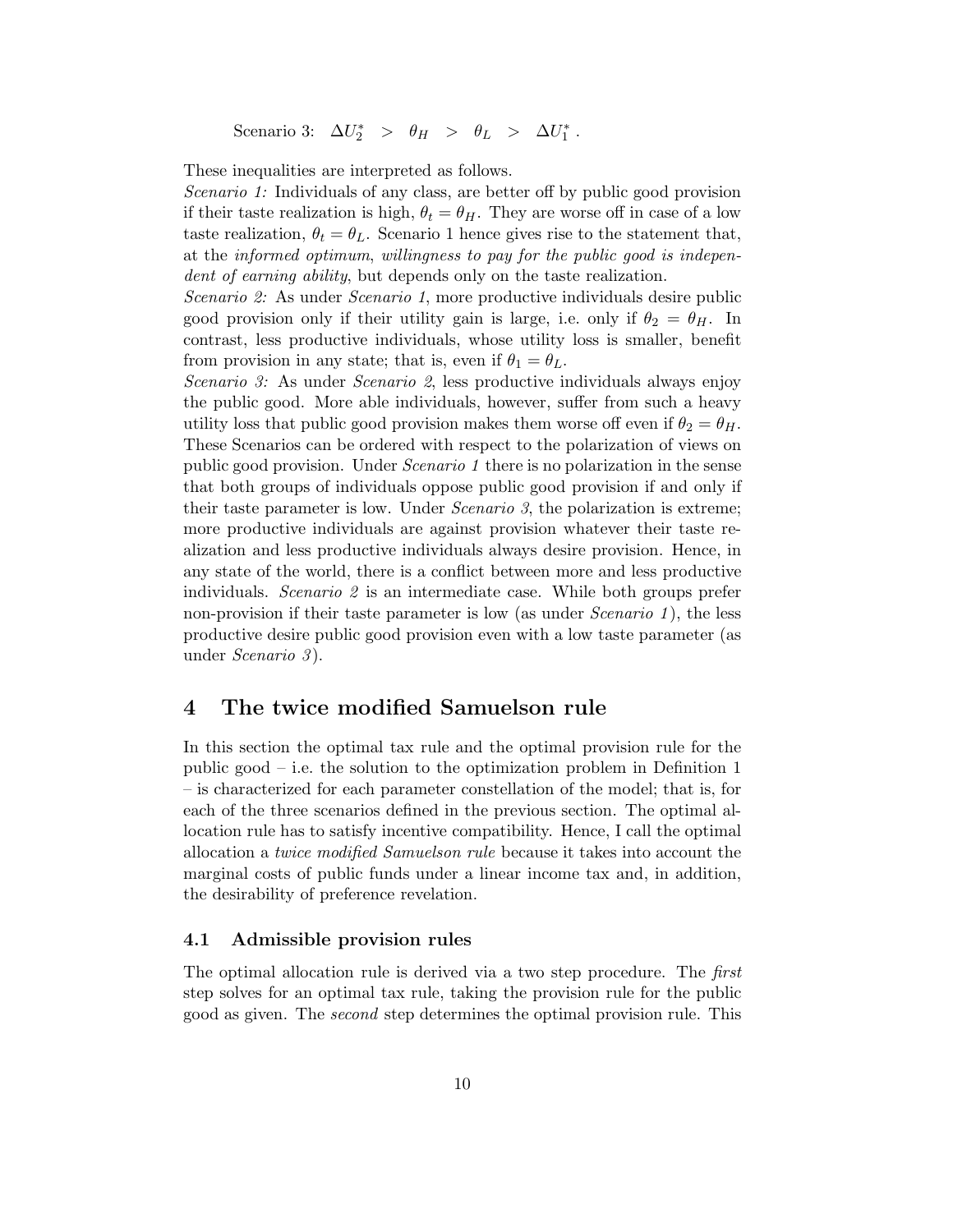approach is tractable because of the fact that the  $IC$  constraints limit the number of admissible provision rules.

Lemma 2 Incentive compatible provision rules are increasing in both arguments,  $\forall \theta_1: Q(\theta_1, \theta_L) \leq Q(\theta_1, \theta_H)$  and  $\forall \theta_2: Q(\theta_L, \theta_2) \leq Q(\theta_H, \theta_2)$ .

These monotonicity constraints imply that there are only six candidate provision rules. Provision rule  $Q^i$ :  $Q = 0 \Longleftrightarrow (\theta_1, \theta_2) = (\theta_L, \theta_L)$ , which is part of the informed optimum, satisfies these constraints. The same is true for provision rule  $Q^{i'}$ , defined by  $Q = 1 \Longleftrightarrow (\theta_1, \theta_2) = (\theta_H, \theta_H)$ , provision rule  $Q<sup>1</sup>$ , which calls for public good provision if and only if class 1 individuals have a high taste parameter  $Q^1$ :  $Q = 1 \Longleftrightarrow \theta_1 = \theta_H$ , and the analogously defined provision rule  $Q^2$ :  $Q = 1 \Longleftrightarrow \theta_2 = \theta_H$ . Finally, the monotonicity constraints are trivially satisfied by the constant provision rules  $Q \equiv 0$  and  $Q \equiv 1$ .

Any such provision rule can be interpreted in terms of the influence that is assigned to individuals of different classes. For instance, under provision rule  $Q<sup>i</sup>$ , individuals of each class have a veto against  $Q = 0$ : whenever at least one class of individuals collectively announces a high taste realization, then the public good is provided. Likewise, under provision rule  $Q^{i'}$ , each class has a veto against  $Q = 1$ . Under provision rule  $Q<sup>1</sup>$ , the tax setting planner listens only to the preference announcement of the less able class. The more able have no influence on public good provision. Analogously, under  $Q^2$ , the decision on provision does not depend on the less able individuals' taste announcement. Finally, under  $Q \equiv 0$  and  $Q \equiv 1$ , neither class has an impact.

## 4.2 Does incentive compatibility always matter?

As a first step, I characterize the circumstances under which the requirement of incentive compatibility indeed affects the choice of an optimal allocation rule. Obviously, incentive compatibility is not an issue if the *informed op*timum, as characterized by  $\tau^*$  and  $Q^*$ , satisfies the incentive compatibility constraints in (3).

Under Assumption 1, the informed optimum has  $Q^* = Q^i$ . Using  $\tau^*$  this implies that for class  $t$ , the informed optimum induces the following levels of indirect private utility,

$$
V_t(\theta_1, \theta_2) = \begin{cases} U^*(0, w_t), & \text{if } (\theta_1, \theta_2) = (\theta_L, \theta_L) \\ U^*(\tau_k, w_t) & \text{otherwise.} \end{cases}
$$

These expressions can be used to check whether or not the informed optimum satisfies the constraints in  $(3)$ . It is easily verified that IC holds if and only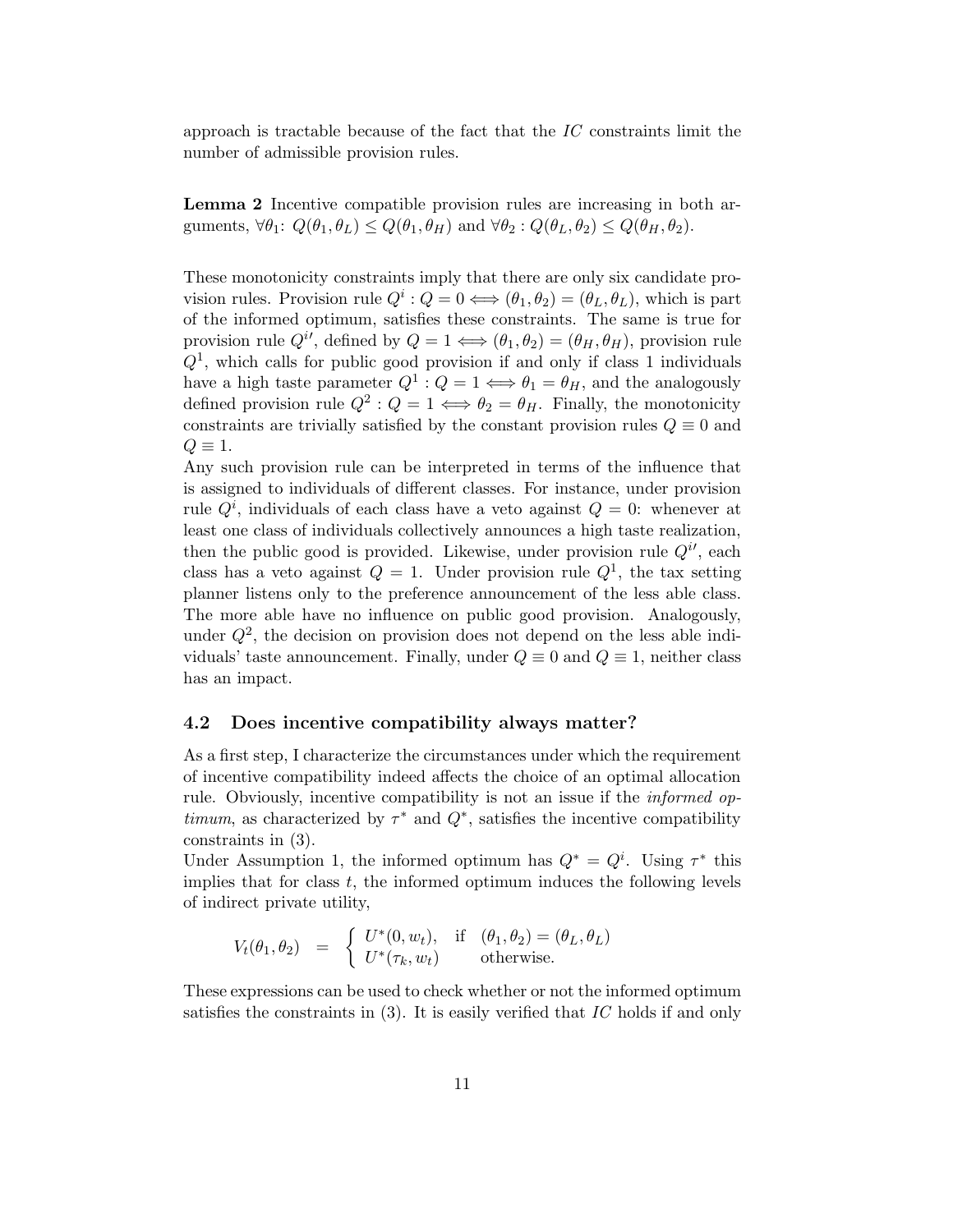if, for any class  $t$ ,

$$
\theta_H \geq \Delta U_t^* \geq \theta_L.
$$

This chain of inequalities is satisfied if and and only if *Scenario 1* applies. This proves the following proposition.

**Proposition 1** The *informed optimum* is incentive compatible if and only if Scenario 1 applies, i.e. if and only if willingness to pay for the public good is independent of earning ability.

Thus, there is indeed a parameter constellation where the tax setting planner gets the information on taste parameters for free; that is, without a welfare loss due to binding incentive compatibility constraints. This is the case if all high ability agents and all low ability agents want the public good to be installed only in case of a high taste realization. Put differently, whether or not an individual prefers  $Q = 1$  over  $Q = 0$  depends only on the taste realization but not on the ability level.

Note, however, that the absence of incentive problems is not the same as the absence of conflicting interests. To see this, suppose that the actual state of the economy is  $(\theta_L, \theta_H)$ . In this case, the less able individuals prefer  $Q = 0$ , while the more productive prefer  $Q = 1$ . However, despite those conflicting views, neither class has an incentive to hide its true taste realization. A false announcement would not yield a preferred outcome.

Proposition 1 characterizes the optimal allocation rule under *Scenario 1*. As the informed optimum is incentive compatible, the *modified* Samuelson rule and the *twice modified* Samuelson rule coincide. The analysis of *Scenarios* 2 and 3 shows that this is not generally the case.

#### 4.3 Scenario 2

The analysis proceeds in two steps. Recall that an informed utilitarian planner would choose provision rule  $Q<sup>i</sup>$ . I first indicate what taxes a utilitarian planner chooses, given that this provision rule has to be implemented. Then, I analyze whether this provision rule remains part of an optimal allocation rule under incentive constraints.

## 4.3.1 Optimal taxes for provision rule  $Q<sup>i</sup>$  under Scenario 2

Under Scenario 2, incentive problems arise for the following reason. Given that provision rule  $Q<sup>i</sup>$  is chosen or implementation and taxes are such that the budget constraint binds, less able individuals will never admit a low taste realization. Hence, if the planner sticks to provision rule  $Q<sup>i</sup>$ , a deviation from budget balance becomes unavoidable. I will now solve for the *optimal*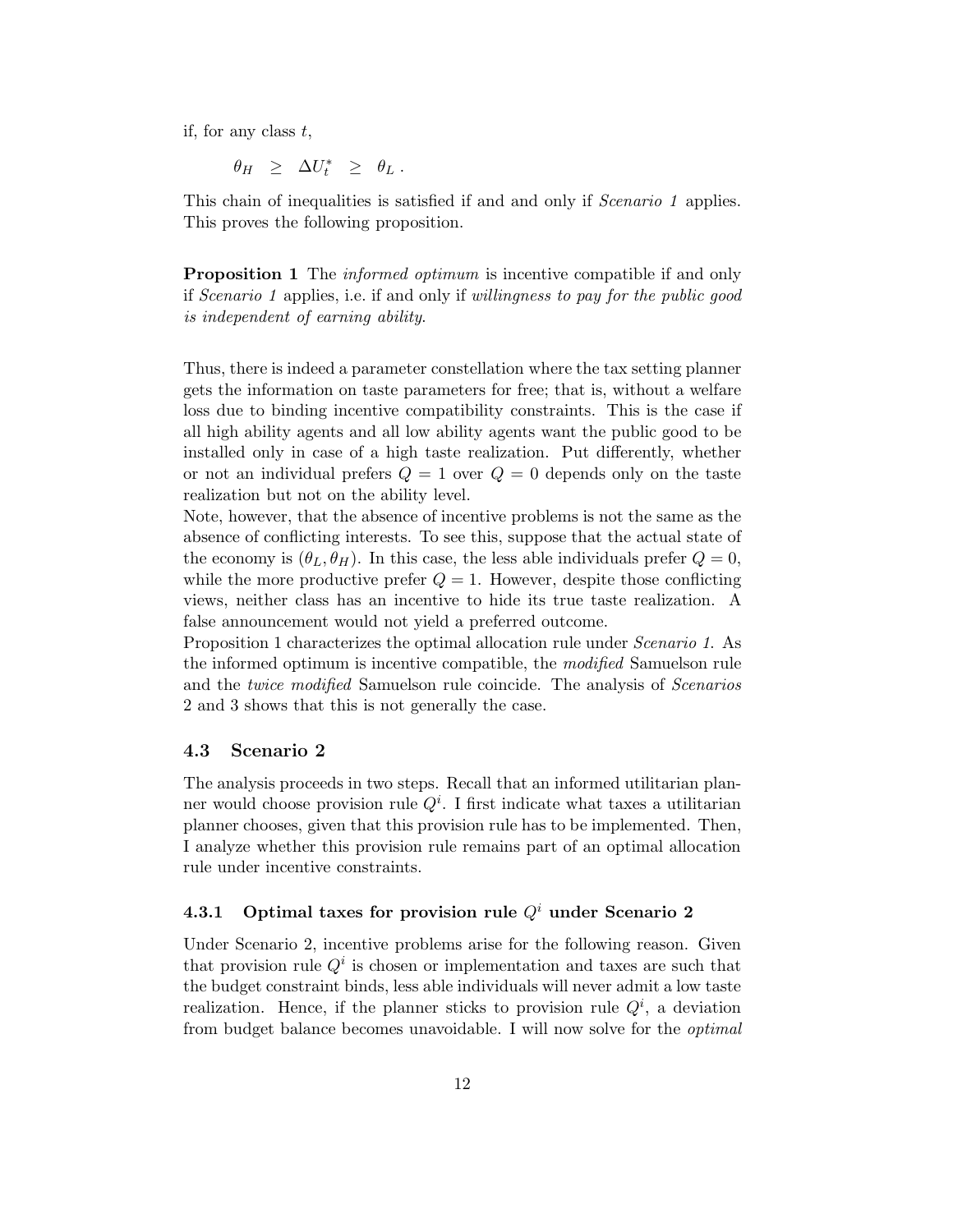deviation.

I first derive a concise statement of the planner's problem. From substituting  $Q<sup>i</sup>$  into the incentive compatibility constraints in (3), one finds that incentive compatibility for the less able class requires that

$$
\theta_H \ge V_1(\theta_L, \theta_L) - V_1(\theta_H, \theta_L) \ge \theta_L, \quad V_1(\theta_L, \theta_H) = V_1(\theta_H, \theta_H). \tag{5}
$$

Similarly, the incentive constraints for the more productive are

$$
\theta_H \ge V_2(\theta_L, \theta_L) - V_1(\theta_L, \theta_H) \ge \theta_L, \quad V_2(\theta_H, \theta_L) = V_2(\theta_H, \theta_H). \tag{6}
$$

These incentive constraints imply that whenever  $Q = 1$  the same tax rate has to be used to cover the cost of provision,  $\tau(\theta_H, \theta_H) = \tau(\theta_L, \theta_H)$  $\tau(\theta_H, \theta_L)$ .<sup>11</sup> This tax rate is henceforth called  $\bar{\tau}$ , i.e.

$$
\bar{\tau} \;\;:=\;\; \tau(\theta_H,\theta_H) = \tau(\theta_L,\theta_H) = \tau(\theta_H,\theta_L) \;.
$$

Analogously, define  $\tau := \tau(\theta_L, \theta_L)$ . Using those tax rates, the incentive constraints for any class t can be rewritten as:

$$
\theta_H \geq U^*(\tau, w_t) - U^*(\bar{\tau}, w_t) \geq \theta_L
$$

In addition, from the property of increasing differences, the private utility loss due to higher taxation is larger for individuals of class 2,

$$
U^*(\tau,w_2)-U^*(\bar\tau,w_2) > U^*(\tau,w_1)-U^*(\bar\tau,w_1).
$$

Consequently, the planner only has to take the constraints  $\theta_H \geq U^*(\tau, w_2) - U^*(\bar{\tau}, w_1)$  and  $U^*(\tau, w_1) = U^*(\bar{\tau}, w_1) \geq \theta$ , into account  $U^*(\bar{\tau}, w_2)$  and  $U^*(\bar{\tau}, w_1) - U^*(\bar{\tau}, w_1) \ge \theta_L$  into account.

In other words, the observation that it is harder to convince the more able class that the public good should be installed implies that the  $IC$  conditions can be simplified. IC holds whenever the "poor" are willing to admit a low valuation of the public good and the "rich" are willing to admit a high valuation.

The planner's problem can now be stated in the following way: Denote by  $\hat{W_p}(\tau) := U^*(\tau, w_1) + U^*(\tau, w_2)$  the welfare contribution of aggregate private utility, given a tax rate of  $\tau$ . An optimal choice of  $\tau$  and  $\bar{\tau}$  solves<br>the following problem referred to as *Problem P*. the following problem, referred to as Problem P:

$$
\max_{\overline{\tau}, \underline{\tau}} \quad p_{LL} W_p(\underline{\tau}) + (1 - p_{LL}) W_p(\overline{\tau})
$$
\ns.t. 
$$
\underline{\tau} \ge 0 \ , \ \overline{\tau} \ge \tau_k \qquad \qquad \text{(BC)} \ ,
$$
\n
$$
\theta_H \ge U^*(\underline{\tau}, w_2) - U^*(\overline{\tau}, w_2) \quad \text{(IC}_2) \ ,
$$
\n
$$
U^*(\underline{\tau}, w_1) - U^*(\overline{\tau}, w_1) \ge \theta_L \quad \text{(IC}_1) \ .
$$

<sup>&</sup>lt;sup>11</sup> As the function  $U^*(\tau, w_t)$  is strictly decreasing in  $\tau$ , the constraint  $V_1(\theta_L, \theta_H)$  =  $V_1(\theta_H, \theta_H)$  implies  $\tau(\theta_L, \theta_H) = \tau(\theta_H, \theta_H)$  and  $V_2(\theta_H, \theta_L) = V_2(\theta_H, \theta_H)$  gives  $\tau(\theta_H, \theta_L) =$  $\tau(\theta_H, \theta_H)$ .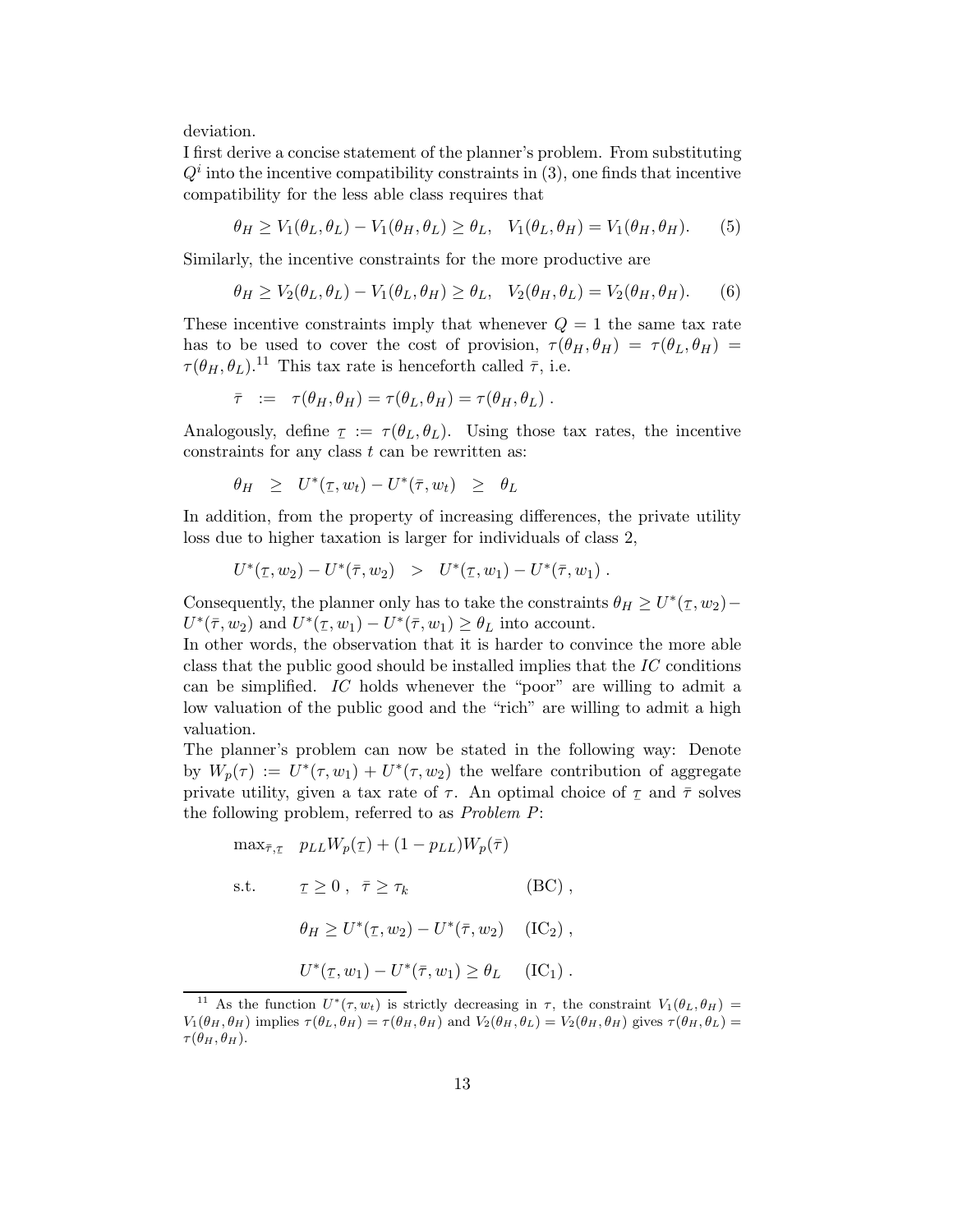I denote by  $\tau^{**}$  and  $\bar{\tau}^{**}$  the second best tax rates, which solve P. In addition, denote by  $\tau_{1L}$  the tax rate which satisfies

$$
U^*(0, w_1) - U^*(\tau_{1L}, w_1) = \theta_L.
$$

 $\tau_{1L}$  makes less able individuals with  $\theta_L$  indifferent with respect to public good provision, given that  $\tau = 0$ . Note that by the definition of Scenario 1,  $\tau_{1L} > \tau_k$ .

#### Lemma 3

- a) If  $\theta_H \ge U^*(0, w_2) U^*(\tau_{1L}, w_2)$ , then  $\tau^{**} = 0$  and  $\bar{\tau}^{**} = \tau_{1L}$ .
- b) If  $\theta_H < U^*(0, w_2) U^*(\tau_{1L}, w_2)$ , a solution to the planner's problem exists only if there are tax rates such that  $IC_1$  and  $IC_2$  are binding. Furthermore, if a solution exists, then  $\tau^{**} > 0$  and  $\bar{\tau}^{**} > \tau_k$ .

Under *Scenario* 2, the less productive class has to be prevented from announcing a high taste parameter if in fact their taste parameter is low. In order to fix this incentive problem, the outcome  $Q = 1$  is made less attractive by excessive taxation, i.e. the tax  $\bar{\tau}^{**}$  exceeds the level  $\tau_k$ , which would be sufficient to cover the cost of provision.

However, this excessive tax rate may generate a new incentive problem: if the public good is made less attractive, then one might end up in a situation where more productive individuals are no longer willing to admit a high valuation of the public good.

There are two possible cases. In case of a *modest incentive problem* – i.e. if  $\theta_H \geq U^*(0, w_2) - U^*(\tau_{1L}, w_2)$  – the more able still prefer  $Q = 1$  under an excessive level of  $\bar{\tau}$ . In contrast, if incentive problems are severe, then  $Q^i$ is implementable only if both incentive constraints are binding. However, a pair of tax rates such that both incentive constraints are binding need not exist.<sup>12</sup> If those tax rates do not exist, then, under a severe incentive problem, provision rule  $Q^i$  is not implementable.

In the next subsection I analyze whether the planner is indeed willing to choose these excessive tax rates in order to be able to implement provision rule  $Q^i$ .

#### 4.3.2 The optimal provision rule under Scenario 2

As has just been shown, if the planner wants to implement  $Q<sup>i</sup>$ , then he has to accept the need to waste tax revenues, because the less able class loves the public good too intensively. More generally, such a waste of tax revenues

 $12$ For standard examples of functional forms – Cobb Douglas utility in logarithmic formulation or isoelastic components of private utility – those tax rates do not exist.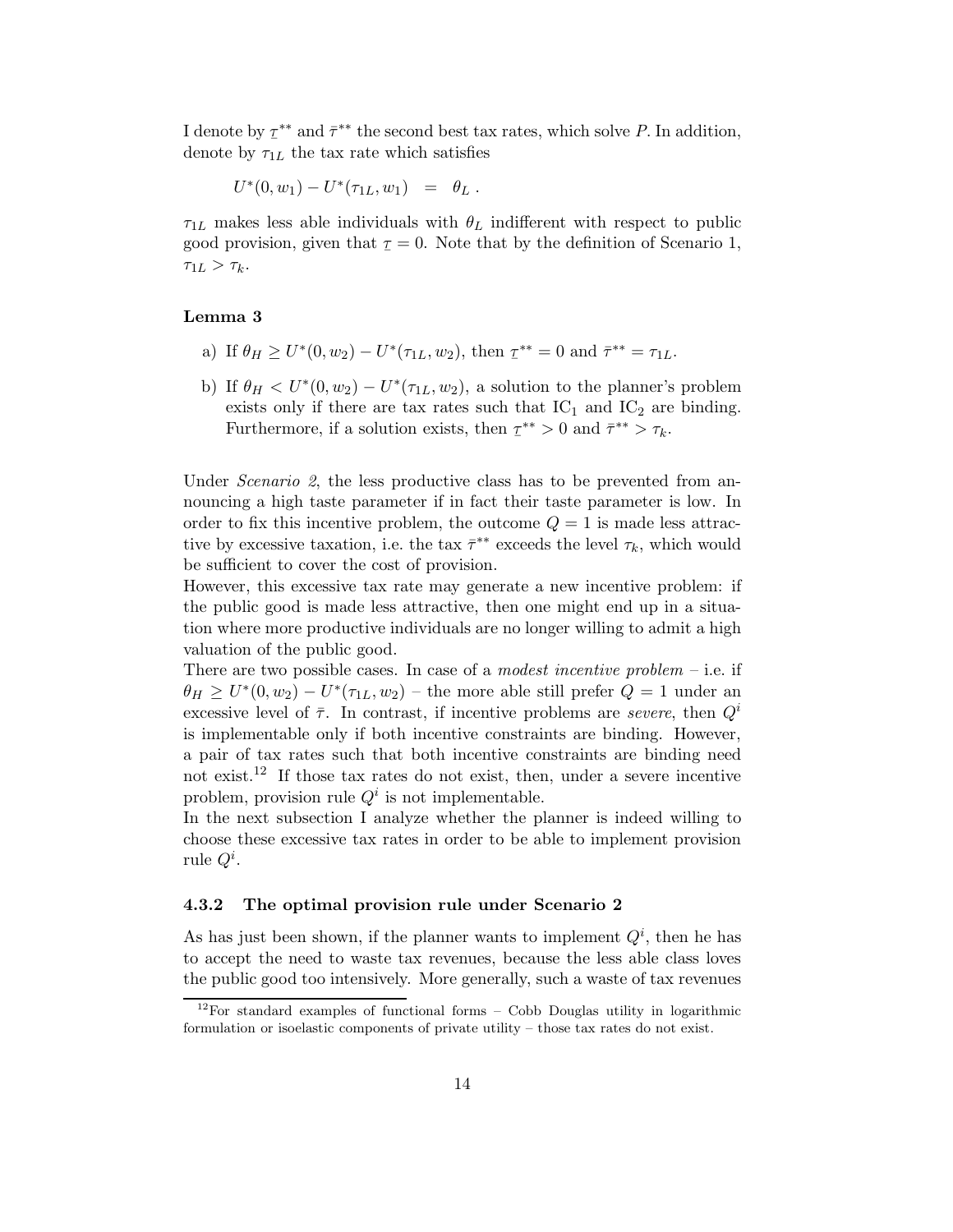becomes unavoidable if the decision on provision is made dependent on the taste announcement of the less able class. This is true for provision rules  $Q^i$ ,  $Q^{i'}$  and  $Q^1$ .

There are, however, provision rules, which do not require excessive taxes. Under provision rules  $Q \equiv 0$  and  $Q \equiv 1$ , the decision on provision is not state dependent. Consequently, there is no need to communicate and hence no need for excessive taxes in order to ensure truth-telling. Under provision rule  $Q^2$ , the planner only has to ask only the more able class about their preferences. They want to induce public good provision if and only if  $\theta_2 = \theta_H$ . This implies that  $Q^2$  can also be implemented without having to rely on excessive taxes.

A utilitarian planner faces a tradeoff. Either he sticks to provision rule  $Q<sup>i</sup>$  and has to burn money, or he decides not to burn money but deviates from the provision rule that is part of the informed optimum. The following proposition shows how a utilitarian planner deals with this issue, depending on the intensity of incentive problems and his prior.

More precisely, the proposition summarizes the results from the following exercise: For each candidate provision – i.e. for each provision rule in the set  $\{Q^i, Q^{i'}, Q^1, Q^2, Q \equiv 0, Q \equiv 0\}$  – solve for the optimal tax rates that implement this provision rule under budget and incentive constraints; that is, for each candidate provision rule, solve the same kind of optimization problem as the one discussed in subsection 4.3.1 for provision rule  $Q^i$ . The solution to each optimization problem allows the computation of the resulting welfare levels, which I denote by  $EW^i$ ,  $EW^i$ ,  $EW^1$ ,  $EW^2$ ,  $EW^Q$ =0 and  $\widetilde{EW}^{Q \equiv 1}$ , respectively. A comparison of these welfare levels then determines the optimal provision rule under budget as well as incentive constraints.

The welfare maximizing provision rule depends on the prior beliefs; that is, on the probability weights that are used in the computation of expected welfare levels. I say that a provision rule can be *supported* if there exists a vector of prior beliefs  $p$  such that this provision rule turns out to be welfare maximizing.

### Proposition 2

- i) Suppose the incentive problem is modest, i.e.  $\theta_H \geq U^*(0, w_2)$   $U^*(\tau_{1L}, w_2)$ . Then  $Q^2$ ,  $\tilde{Q}^i$  and  $Q \equiv 1$  can be supported.<sup>13</sup>
- ii) Suppose the incentive problem is severe,  $\theta_H < U^*(0, w_2) U^*(\tau_{1L}, w_2)$ . Then  $Q^2$  and  $Q \equiv 1$  can be supported.

Proposition 2 shows that, in case of a *severe incentive problem –* i.e. if  $\theta_H \leq U^*(0, w_2) - U^*(\tau_{1L}, w_2)$  – provision rule  $Q^i$  is never chosen. Even

<sup>&</sup>lt;sup>13</sup>For the special case  $\theta_H = U^*(0, w_2) - U^*(\tau_{1L}, w_2)$ , provision rules  $Q^1$  and  $Q^i$  yield the same level of expected utilitarian welfare. Otherwise  $Q<sup>i</sup>$  is strictly superior.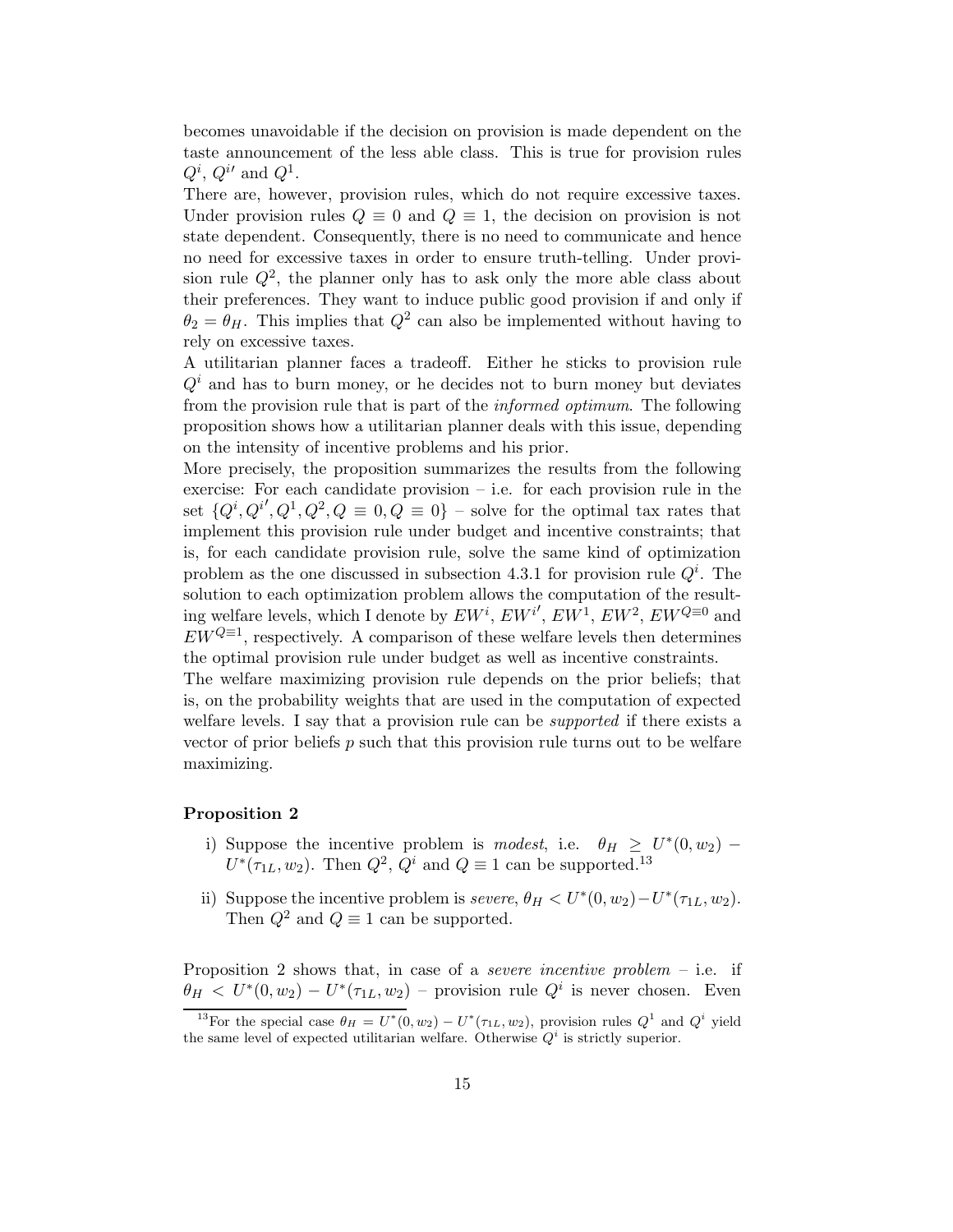if tax rates exist under which this rule is implementable, the planner will avoid the welfare burden of two binding incentive constraints. This shows that incentive constraints may heavily affect optimal policy: provision rule  $Q<sup>i</sup>$  either becomes infeasible or undesirable.

In case of a *severe incentive problem*, only provision rules  $Q^2$  and  $Q \equiv 1$ , which avoid excessive taxation by not giving any influence to the less able class, are candidates for maximizing expected utilitarian welfare.<sup>14</sup> In contrast, under modest incentive problems, the planner may stick to provision rule  $Q<sup>i</sup>$ , i.e. the burden of excessive taxation is not necessarily prohibitive.<sup>15</sup> In particular, these considerations show that the the second modification of the Samuelson rule can go either way. Under  $Q^2$  there are less states of the economy in which the public good is installed relative to  $Q^i$ . Under  $Q \equiv 1$  however, the public good is provided in every state. Hence, it depends on the prior beliefs of the planner whether there is "underprovision" or "overprovision" relative to  $Q^i$ .

## 4.4 Scenario 3

Under Scenario 3, the incentive problem known from Scenario  $2 - i.e.$  that under budget balance, the less able will never admit a low valuation because they want to ensure  $Q = 1 - i$  is accompanied by another incentive problem that is due to the more able class of individuals. Under budget balance, they will not admit a high valuation because they hate having to pay for the public good. Consequently, a case of modest incentive problems is not possible under Scenario 3; i.e. Scenario 3 is essentially equivalent to Scenario 2 with a severe incentive problem.

To see this, recall that the incentive problem caused by the less able requires that the public good becomes less attractive. This requires an excessive tax rate whenever the public good is installed. By contrast, the incentive problem caused by the more able class calls for an excessive tax rate that makes non-provision a less attractive outcome. Those two incentive problems aggravate each other: Trying to fix the incentive problem for the less able class makes the outcome  $Q = 1$  less attractive, and this implies that it becomes even harder to make the more able class willing to admit a high taste realization.

Consequently, whenever a provision rule is chosen that gives influence to both classes – recall that this is the case under  $Q^i$  and  $Q^{i'}$ – one ends up

<sup>&</sup>lt;sup>14</sup>Which of them is superior depends on the likelihood of the states in which they implement a different allocation. By definition of Scenario 1,  $Q^2$  yields ex post the higher welfare level if  $(\theta_1, \theta_2) = (\theta_L, \theta_L)$ , rule  $Q \equiv 1$  is superior if  $(\theta_1, \theta_2) = (\theta_H, \theta_L)$ .

<sup>&</sup>lt;sup>15</sup>To see why  $Q<sup>i</sup>$  comes in as an additional candidate for optimal policy, suppose that  $p_{LL}$  is sufficiently large in the sense that  $Q^2$  yields a higher expected welfare level than  $Q \equiv 1$ . Ex post, rule  $Q^i$  gives a higher welfare level as compared to rule  $Q^2$  if  $(\theta_1, \theta_2)$  $(\theta_H, \theta_L)$ , and rule  $Q^2$  is more attractive if  $\theta_2 = \theta_H$ . Hence, to ensure optimality of rule  $Q^i$  conditionally on  $(\theta_1, \theta_2) \neq (\theta_L, \theta_L)$ , the probability that  $\theta_2 = \theta_H$  must be small.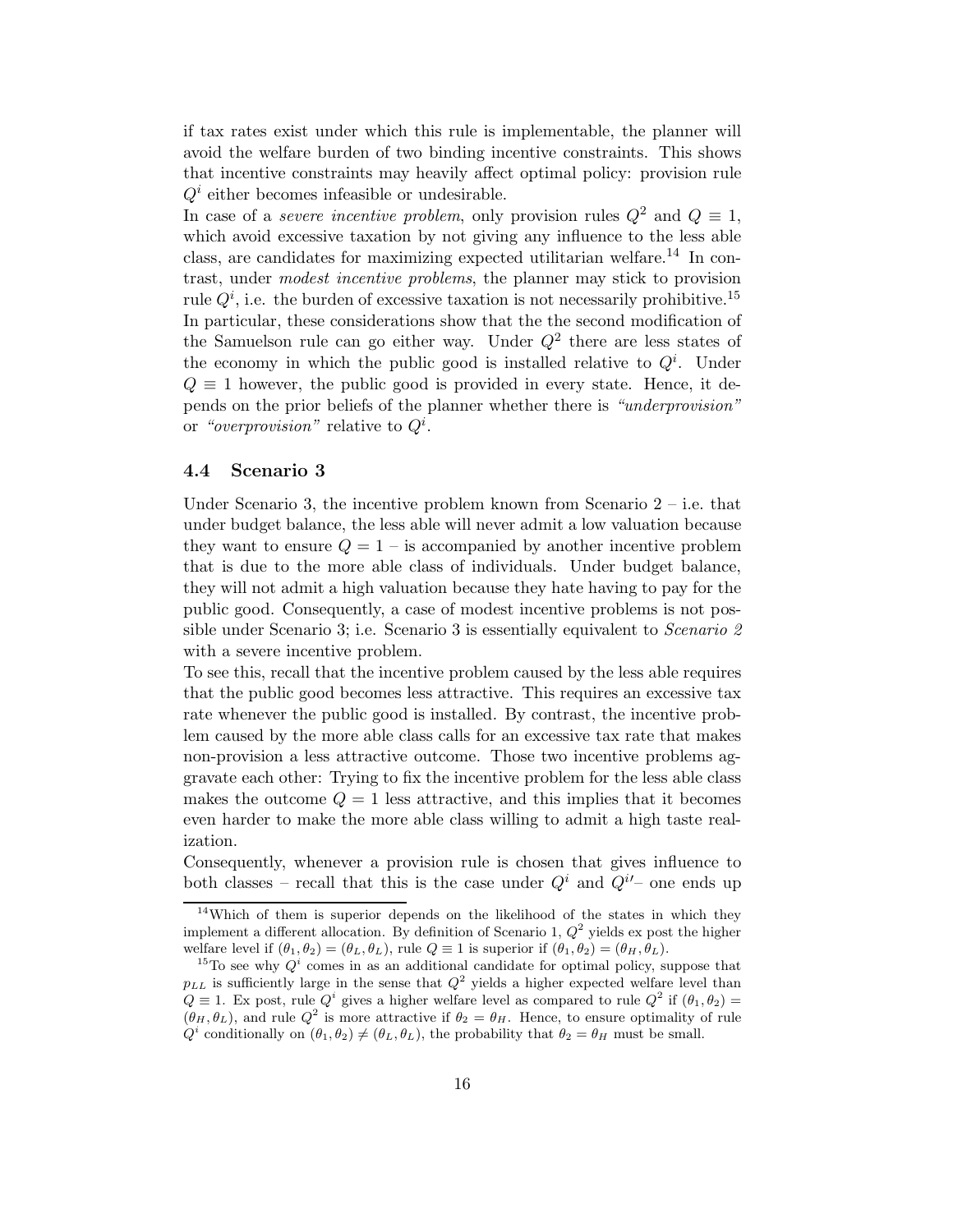with two binding incentive constraints. As has been discussed in the previous subsection this may imply that these provision rules can no longer be implemented. This is the case if no pair of tax rates exists that makes the incentive constraints of both classes binding.

One easily verifies, however, that even if implementation is possible, those provision rules become undesirable. Put differently, there do not exist prior beliefs that support  $Q^i$  or  $Q^{i'}$  under Scenario 3. The reason has already been discussed in the previous subsection. The welfare burden of two excessive tax rates becomes prohibitive. For instance, one can show that the planner prefers to communicate with only one class of individuals; that is, to choose  $Q<sup>1</sup>$  or  $Q<sup>2</sup>$  instead. Even though this implies that some information is lost, it requires only one excessive tax rate. The total effect is a larger level of expected utilitarian welfare.

## 5 Robustness

Up to now, it has been assumed that there are only two alternative uses of the proceeds from linear taxation: covering the cost of public good provision; and "waste" for incentive reasons. This raises the question how far the results depend on these assumptions: e.g. what would the the analysis look like if direct income transfers were allowed and excessive tax revenues could be returned to the agents? A further concern is the degree to which results rely on the fact that taxation is linear. Below, I report on a series of exercises that study the robustness of this paper's results.

I first argue that the linear tax on income is necessary if a higher tax revenue requirement is to do greater harm to the more productive. To see this, suppose that taxation is non-linear and that direct income transfers are allowed as in Bierbrauer  $(2005b)$ .<sup>16</sup> In this setting, an increased revenue requirement, due to public good provision, yields a larger private utility loss for less able individuals. The property of increasing differences, established in Lemma 1, is hence replaced by decreasing differences. The underlying reason is as follows: An optimal non-linear income tax is an arrangement of redistribution under incentive constraints. As shown in Bierbrauer (2005b), this implies that the more able class who already finances the transfer system cannot be used to generate additional tax revenues for the public good. In addition, it is proven that, even though incentive requirements imply that a utilitarian planner has to deviate from the *complete information benchmark*, the more flexible instrument of a non-linear income tax makes it possible to avoid a waste of tax revenues.

Similar results can be obtained in the following environment: the linear income tax rate  $\tau$  is not only raised to cover the cost of public good provision,

<sup>&</sup>lt;sup>16</sup>The problem of preference revelation is introduced into the framework of a two-class economy, as, for instance, analyzed in Stiglitz (1982) or Boadway and Keen (1993).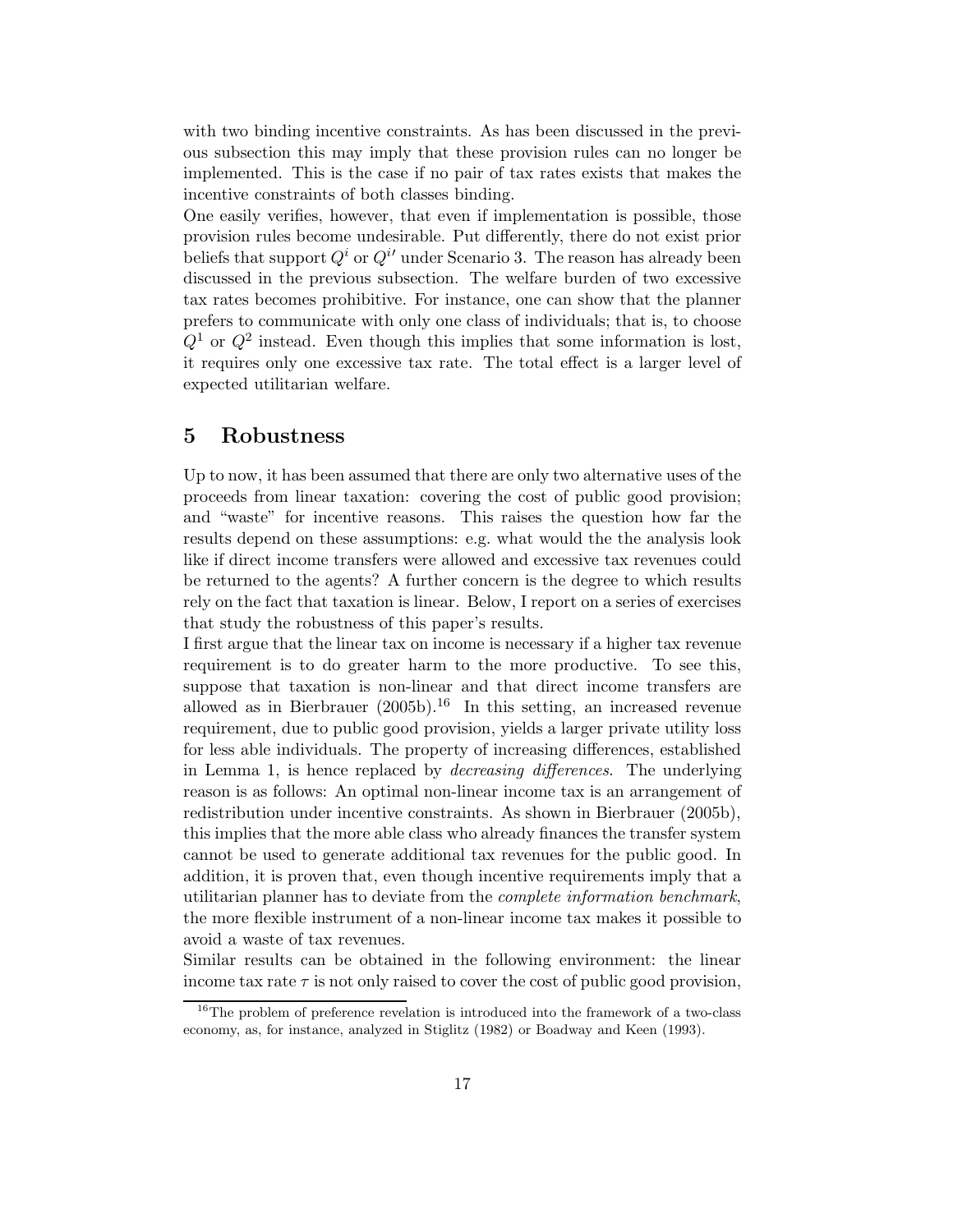but also in order to finance a lump sum transfer  $\alpha$ , which is equal for all individuals in the economy. If both  $\tau$  and  $\alpha$  are set optimally according to a utilitarian welfare function,  $17$  the need to finance a public project has two opposing effects. It leads to an increase of  $\tau$  and to a reduction of  $\alpha$ . It is easy to find examples where the second effect dominates,  $^{18}$  implying, once again, that one has decreasing differences. Hence, the mere fact that a linear tax system is in operation does not imply that the rich are going to suffer relatively more if additional tax revenues are needed. This effect will occur only if redistribution is not reduced too much in response to public good provision.

To sum up, the discussion shows that the analysis of this paper is applicable only if the level of income transfers is kept fixed and public good provision is financed by additional linear taxes.

## 6 Concluding Remarks

An important theme in political economics is the question whether or not political competition induces efficient outcomes.<sup>19</sup> Polo (1998) and Svensson (2000) study this question in the context of a probabilistic voting model. The authors show that equilibrium rents, defined as an excess of tax revenues over the cost of public good provision, are positive. This observation seems to support the view that political competition yields undesirable outcomes.

The present paper, by contrast, does not attempt to model the outcome of the political process in a somewhat realistic manner. Instead, the paper describes what an ideal arrangement looks like under the assumptions that there exist two groups of agents and that a policy decision has to based on their behavior in a revelation game. It turns out that a constrained efficient allocation may involve a waste of tax revenues. Burning money may be a valuable policy option in order to ensure that private information becomes available for public decision making.

This sheds a different light on the results mentioned above. The mere fact that an equilibrium outcome of some political game involves a budget surplus cannot be taken as evidence of inefficiency. Such a conclusion requires the identification of the constrained efficient allocations under all relevant informational, institutional and technological restrictions. In particular, the

 $\frac{17}{17}$ This model has been studied in more detail by Sheshinski (1972) and Hellwig (1986). <sup>18</sup>Suppose that  $u(x) = \ln(x)$  and  $v(x) = x^{\gamma}$ . For  $\gamma \to 1$ , the optimal linear tax rate becomes independent of the revenue requirement  $kQ(\theta_1, \theta_2)$ ; that is, the public good is just crowding out the income transfer  $\alpha$ .

 $19$ Alternative views on that issue are associated with the labels of *Virginia*, for emphasis on inefficiencies induced by rent-seeking, and Chicago, for the idea that competition among politicians leaves no room for rent-extraction. See Coate and Morris (1995) and Persson and Tabellini (2000) for further discussion.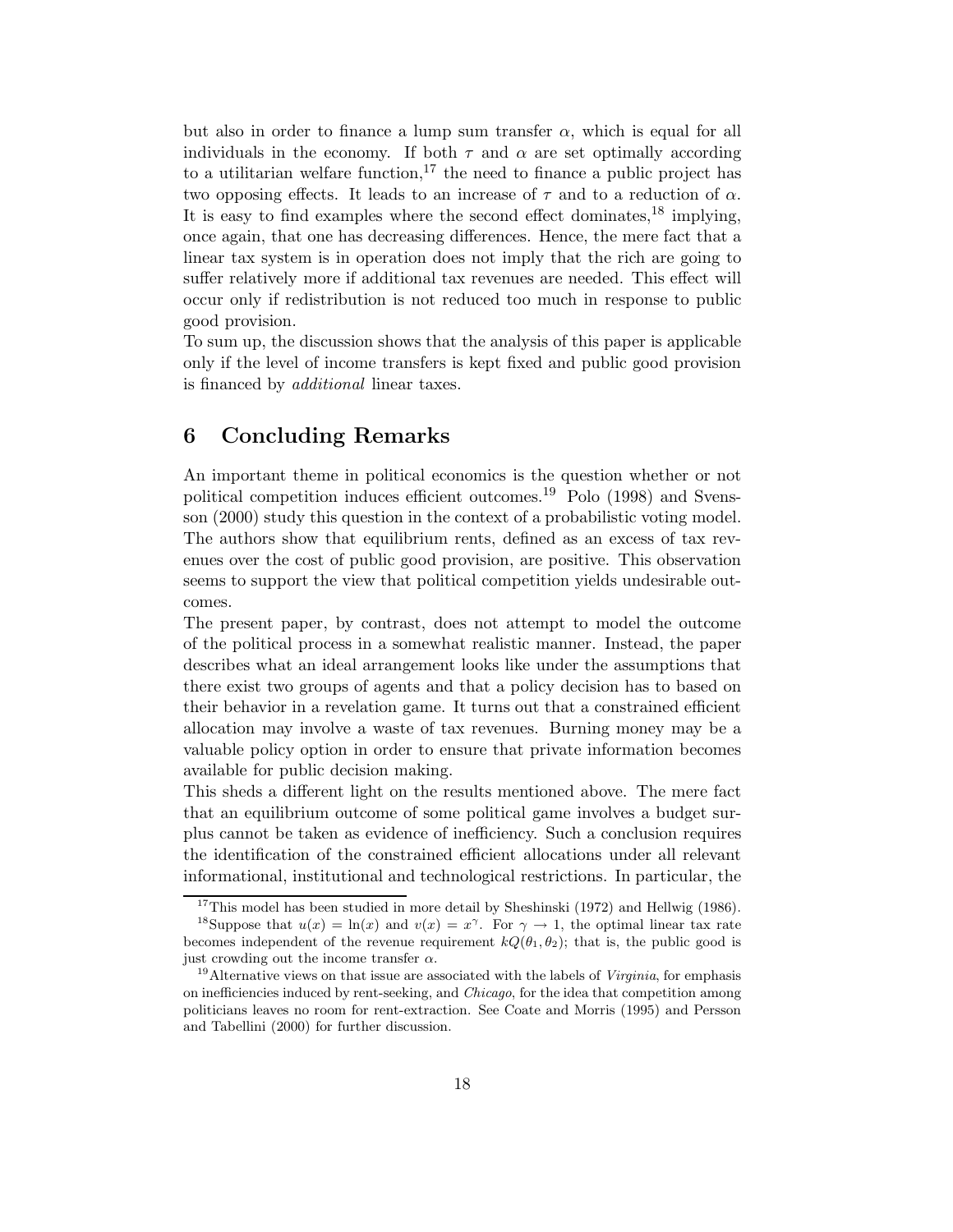present paper suggests that excessive tax revenues may not result from the deficiencies political competition but from the fact that the set of policy instruments is rather limited.

## A Appendix

Proof of Lemma 1: Straightforward calculations yield

$$
Y'_t(\tau) = \frac{u'((1-\tau)Y_t(\tau)) + (1-\tau)Y_t(\tau)u''((1-\tau)Y_t(\tau))}{(1-\tau)^2 u''((1-\tau)Y_t(\tau)) - w_t^{-2}v''(Y_t(\tau)/w_t)}, \text{ and}
$$

$$
\frac{\partial^2 U^*(\tau, w_t)}{\partial \tau \partial w_t} = \frac{Y'_t(\tau)}{w_t^2} \left[ v' \left( \frac{Y_t(\tau)}{w_t} \right) + \frac{Y_t(\tau)}{w_t} v'' \left( \frac{Y_t(\tau)}{w_t} \right) \right].
$$

If this cross derivative is negative, then preferences satisfy the property of increasing differences.

 $\blacksquare$ 

 $\blacksquare$ 

Proof of Lemma 2: The monotonicity of admissible provision rules is derived as follows: consider for example the two incentive compatibility constraints for class 1, given that  $\theta_2 = \theta_L$ :

if 
$$
\theta_1 = \theta_L
$$
:  $\theta_L Q(\theta_L, \theta_L) + V_1(\theta_L, \theta_L) \ge \theta_L Q(\theta_H, \theta_L) + V_1(\theta_H, \theta_L)$ ,  
if  $\theta_1 = \theta_H$ :  $\theta_H Q(\theta_H, \theta_L) + V_1(\theta_H, \theta_L) \ge \theta_H Q(\theta_L, \theta_L) + V_1(\theta_L, \theta_L)$ .

Adding up these inequalities gives  $Q(\theta_H, \theta_L) \geq Q(\theta_L, \theta_L)$ . Similarly, one derives the constraints  $Q(\theta_L, \theta_H) \geq Q(\theta_L, \theta_L), Q(\theta_H, \theta_H) \geq Q(\theta_H, \theta_L)$  and  $Q(\theta_H, \theta_H) \geq Q(\theta_L, \theta_H).$ 

#### Proof of Lemma 3:

- a) Suppose  $\theta_H \ge U^*(0, w_2) U^*(\tau_{1L}, w_2)$ . Consider the relaxed problem, which ignores IC<sub>2</sub>. At a solution, it has to be true that  $\tau^{**} = 0$ . Otherwise  $\tau^{**}$  could be reduced in a feasible and incentive compatible manner, thereby contradicting optimality. The optimal level of  $\bar{\tau}$  then has to ensure that IC<sub>1</sub> is binding. Hence,  $\bar{\tau}^{**} = \tau_{1L}$ . The assumption  $\theta_H \geq U^*(0, w_2) - U^*(\tau_{1L}, w_2)$  implies that IC<sub>2</sub> can indeed be ignored.
- b) Let  $\theta_H < U^*(0, w_2) U^*(\tau_{1L}, w_2)$ , and suppose a solution exists. Let  $\tau_{2H}$  be the tax rate that is implicitly defined by the equation  $\theta_H =$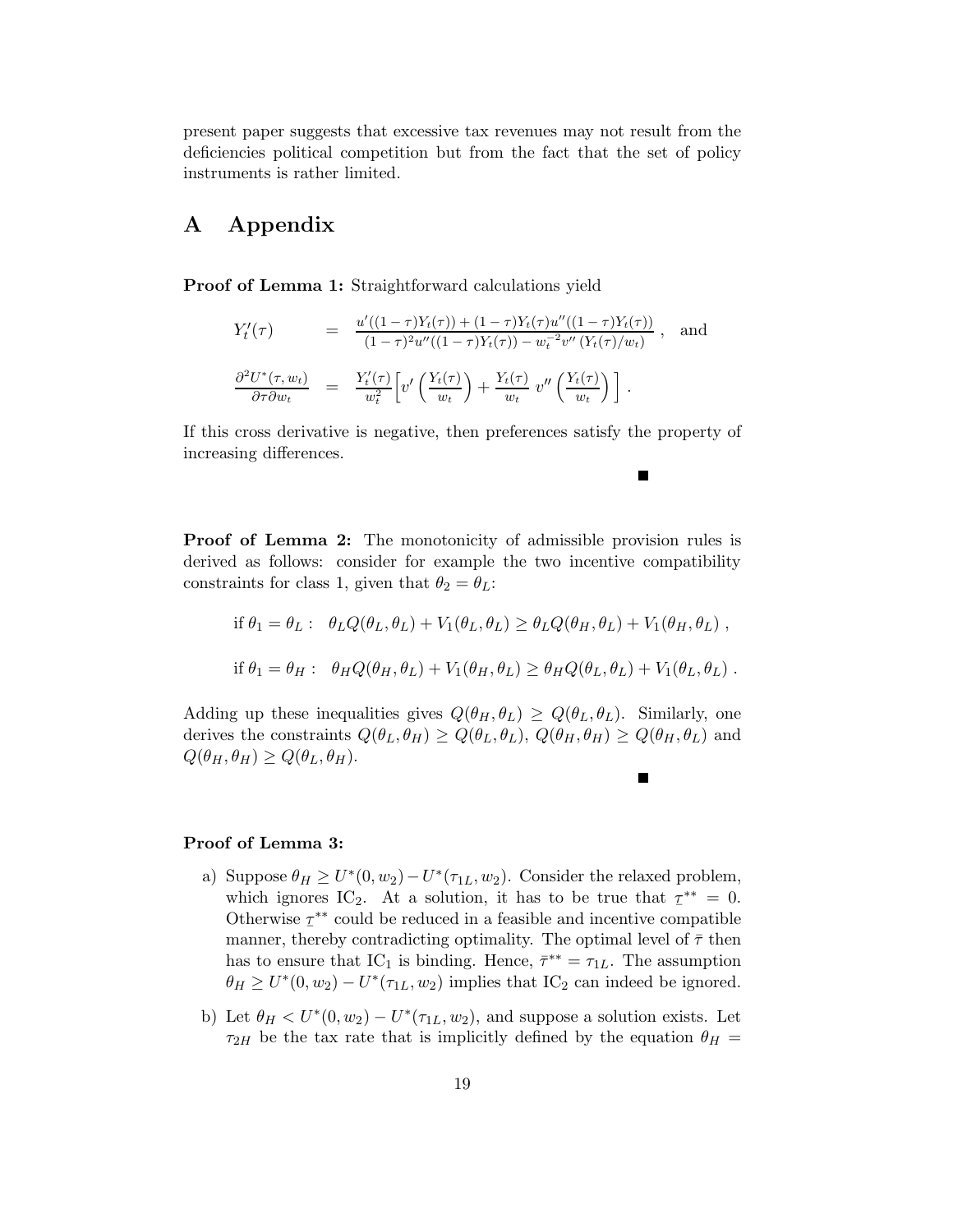$U^*(0, w_2) - U^*(\tau_{2H}, w_2)$ . Again, by definition of Scenario 1,  $\tau_{2H} > \tau_k$ . Note that  $\theta_H < U^*(0, w_2) - U^*(\tau_{1L}, w_2)$  implies  $\tau_{2H} < \tau_{1L}$ .

i) It must be the case that  $\bar{\tau}^{**} > \tau_k$ . Suppose, to the contrary, that  $\bar{\tau}^{**} = \tau_k$ . Then IC<sub>1</sub> is violated. To see this, note that  $\bar{\tau}^{**} = \tau_k$ implies

$$
U^*(\tau^{**}, w_1) - U^*(\bar{\tau}^{**}, w_1) \leq \Delta U_1^* < \theta_L.
$$

- ii) It must be the case that  $\tau^{**} > 0$ . Suppose, to the contrary, that  $\tau^{**} = 0$ . Then IC<sub>1</sub> implies  $\bar{\tau}^{**} \geq \tau_{1L}$ , and IC<sub>2</sub> implies  $\bar{\tau}^{**} \leq \tau_{2H}$ , contradicting  $\tau_{2H} < \tau_{1L}$ .
- iii) At least one (IC) constraint has to be binding. Otherwise with  $\tau^{**} > 0$  and  $\bar{\tau}^{**} > \tau_k$  – both tax rates could be reduced in a feasible and incentive compatible manner. To see that both  $(IC)$ constraints have to be binding, suppose, for instance, that, at an optimum,  $IC_2$  binds and  $IC_1$  does not. Then, both tax rates could be reduced in a feasible and incentive compatible manner – keeping the equality in the constraint for class 2, while not violating the one for class 1 – thereby increasing utilitarian welfare.

■

**Proof of Proposition 2:** First, optimal welfare  $EW<sup>q</sup>$  for each provision rule is derived, where the superscript  $q$  refers to the provision rule. In the second step, those welfare levels are compared to determine the optimal provision rule.

*Rule* 
$$
Q \equiv 0
$$
:  $EW^{Q=0} = U^*(0, w_1) + U^*(0, w_2)$ .

Rule  $Q^{i'}$ : Along the same lines as for Problem P, one derives that the planner has to solve the following problem if  $Q^{i'}$  is chosen:

$$
\max_{\bar{\tau}, \tau} (1 - p_{HH}) W_p(\tau) + p_{HH} W_p(\bar{\tau})
$$
  
s.t.  $\tau \ge 0$ ,  $\bar{\tau} \ge \tau_k$  (BC),  
 $\theta_H \ge U^*(\tau, w_2) - U^*(\bar{\tau}, w_2)$  (IC<sub>2</sub>),  
 $U^*(\tau, w_1) - U^*(\bar{\tau}, w_1) \ge \theta_L$  (IC<sub>1</sub>).

The solution to this problem has been characterized in Lemma 3. If  $\theta_H \ge$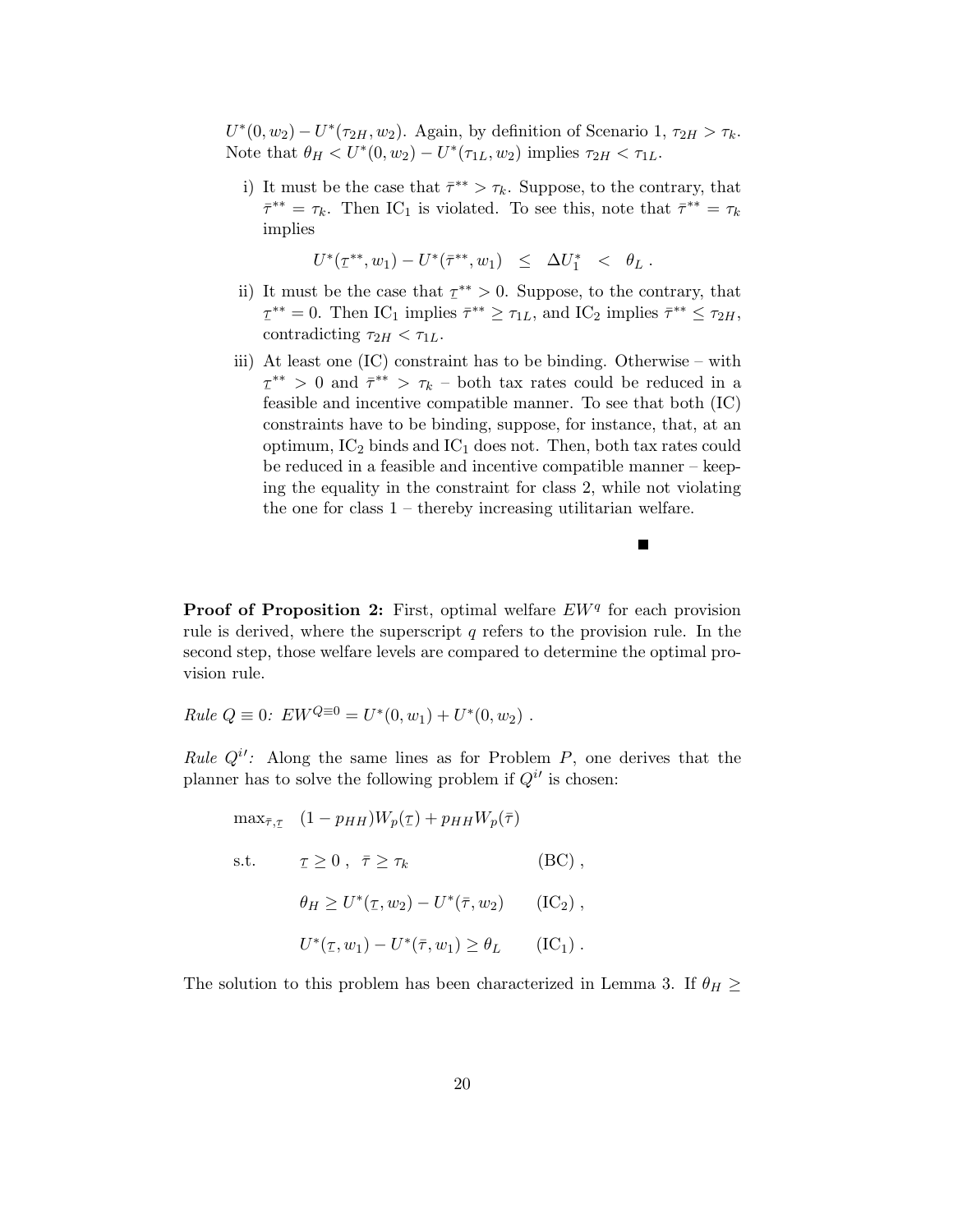$U^*(0, w_2) - U^*(\tau_{1L}, w_2)$ , then expected welfare is given as:

$$
EW^{i'} = (1 - p_{HH})(U^*(0, w_1) + U^*(0, w_2))
$$
  
+
$$
p_{HH}(2\theta_H + U^*(\tau_{1L}, w_1) + U^*(\tau_{1L}, w_2)).
$$
\n(7)

If  $\theta_H \, \langle U^*(0, w_2) - U^*(\tau_{1L}, w_2) \rangle$ , either rule  $Q^{i'}$  cannot be implemented or the optimal combination of  $\tau$  and  $\bar{\tau}$ , for which both IC constraints are binding, is chosen. Denote these as  $\tau_{LL}$  and  $\tau_{HH}$ , respectively. Then,

$$
EW^{i'} = (1 - p_{HH})(U^*(\tau_{LL}, w_1) + U^*(\tau_{LL}, w_2))
$$
  
+ $p_{HH}(2\theta_H + U^*(\tau_{HH}, w_1) + U^*(\tau_{HH}, w_2)).$  (8)

*Rule Q*<sup>1</sup>: Under provision rule  $Q^1$ , (IC<sub>2</sub>) requires  $V_2(\theta_L, \theta_H) = V_2(\theta_L, \theta_L)$ and  $V_2(\theta_H, \theta_H) = V_2(\theta_H, \theta_L)$ , or equivalently  $\tau := \tau(\theta_L, \theta_L) = \tau(\theta_L, \theta_H)$  and  $\bar{\tau} := \tau(\theta_H, \theta_H) = \tau(\theta_H, \theta_L)$ . The planner's problem becomes:

$$
\max_{\bar{\tau}, \tau} (p_{LL} + p_{LH})W_p(\tau) + (p_{HL} + p_{HH})W_p(\bar{\tau})
$$
  
s.t.  $\tau \ge 0$ ,  $\bar{\tau} \ge \tau_k$  (BC),  
 $\theta_H \ge U^*(\tau, w_1) - U^*(\bar{\tau}, w_1) \ge \theta_L$  (IC<sub>1</sub>).

It is easily verified that, at an optimum, only the constraint  $U^*(\tau,w_1)$  –  $U^*(\bar{\tau}, w_1) \geq \theta_L$  is binding. Optimal taxes are given as  $\tau^{**} = 0$  and  $\bar{\tau}^{**} = \tau_{1L}$ .<br>Functed utilitarian welfare under rule  $\Omega^1$  caush: Expected utilitarian welfare under rule  $Q^1$  equals:

$$
EW1 = (p_{LL} + p_{LH})(U*(0, w1) + U*(0, w2))
$$
  
\n
$$
(p_{HL} + p_{HH})(U*(\tau1L, w1) + U*(\tau1L, w2))
$$
  
\n
$$
+ p_{HL}(\theta_L + \theta_H) + 2p_{HH}\theta_H.
$$
\n(9)

*Rule Q*<sup>2</sup>: Under provision rule  $Q^2$ , (IC<sub>1</sub>) requires  $V_1(\theta_H, \theta_L) = V_1(\theta_L, \theta_L)$ and  $V_1(\theta_H, \theta_H) = V_1(\theta_L, \theta_H)$ , or equivalently  $\tau := \tau(\theta_L, \theta_L) = \tau(\theta_H, \theta_L)$  and  $\bar{\tau} := \tau(\theta_H, \theta_H) = \tau(\theta_L, \theta_H)$ . The planner's problem can be written as:

$$
\max_{\bar{\tau}, \tau} (p_{LL} + p_{HL}) W_p(\tau) + (p_{LH} + p_{HH}) W_p(\bar{\tau})
$$
  
s.t.  $\tau \ge 0$ ,  $\bar{\tau} \ge \tau_k$  (BC),  
 $\theta_H \ge U^*(\tau, w_2) - U^*(\bar{\tau}, w_2) \ge \theta_L$  (IC<sub>2</sub>).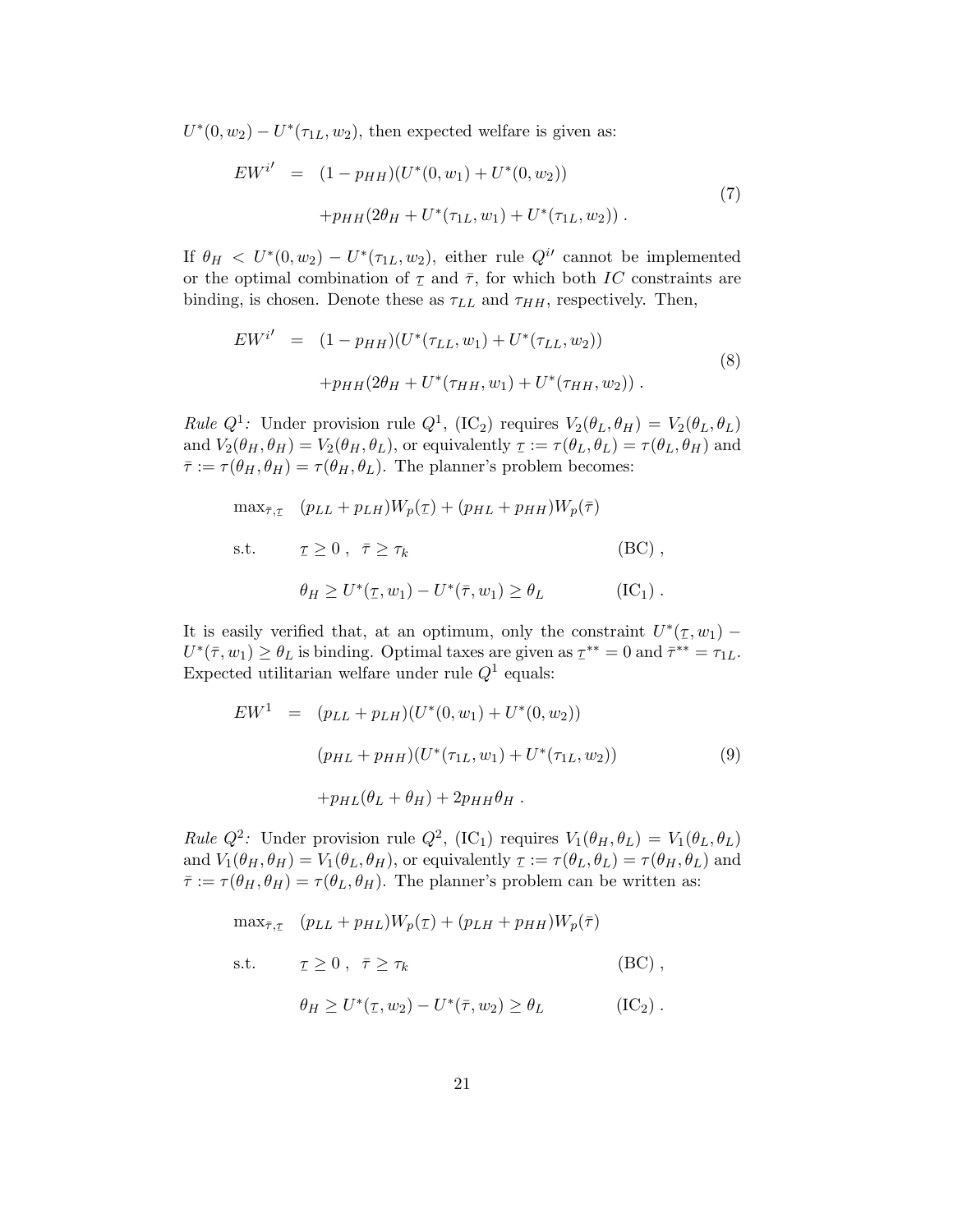By definition of Scenario 2, the optimal tax policy  $\tau = 0$  if  $Q = 0$  and  $\tau = \tau_k$ if  $Q = 1$  is incentive compatible, and expected utilitarian welfare becomes:

$$
EW^{2} = (p_{LL} + p_{HL})(U^{*}(0, w_{1}) + U^{*}(0, w_{2}))
$$
  
+
$$
(p_{LH} + p_{HH})(U^{*}(\tau_{k}, w_{1}) + U^{*}(\tau_{k}, w_{2}))
$$
  
+
$$
p_{LH}(\theta_{L} + \theta_{H}) + 2p_{HH}\theta_{H}.
$$
 (10)

Rule  $Q<sup>i</sup>$ : The solution to this problem has been characterized in Lemma 3, i.e. if  $\theta_H \geq U^*(0, w_2) - U^*(\tau_{1L})$ , expected utilitarian equals:

$$
EW^{i} = p_{LL}(U^{*}(0, w_{1}) + U^{*}(0, w_{2}))
$$
  
+(1 - p\_{LL})(U^{\*}(\tau\_{1L}, w\_{1}) + U^{\*}(\tau\_{1L}, w\_{2}))  
+(p\_{LH} + p\_{HL})(\theta\_{L} + \theta\_{H}) + 2p\_{HH}\theta\_{H}. (11)

If, to the contrary,  $\theta_H < U^*(0, w_2) - U^*(\tau_{1L}, w_2)$ , then, if a solution to the planner's problem exists, expected utilitarian welfare equals:

$$
EW^{i} = p_{LL}(U^{*}(\tau_{LL}, w_{1}) + U^{*}(\tau_{LL}, w_{2}))
$$
  
 
$$
+ (1 - p_{LL})(U^{*}(\tau_{HH}, w_{1}) + U^{*}(\tau_{HH}, w_{2}))
$$
  
 
$$
+ (p_{LH} + p_{HL})(\theta_{L} + \theta_{H}) + 2p_{HH}\theta_{H}.
$$
 (12)

Rule  $Q \equiv 1$ : Under provision rule  $Q \equiv 1$ , expected utilitarian welfare equals:

$$
EW^{Q=1} = U^*(\tau_k, w_1) + U^*(\tau_k, w_2)
$$
  
+2 $p_{LL}\theta_L + (p_{LH} + p_{HL})(\theta_L + \theta_H) + 2p_{HH}\theta_H$ . (13)

The proof of Proposition 2 is now established by the following claims:

*Claim 1.* Under scenario 2,  $Q \equiv 0$  and  $Q^{i'}$  are strictly dominated by  $Q^2$ .

$$
EW2 > (1 - pHH)(U*(0, w1) + U*(0, w2)) + pHH(U*(\tauk, w1) + U*(\tauk, w2) + 2\thetaH).
$$
\n(14)

Under Scenario 2, the right hand side is strictly larger than  $EW^{i'}$  and  $EW^{Q \equiv 0}$ .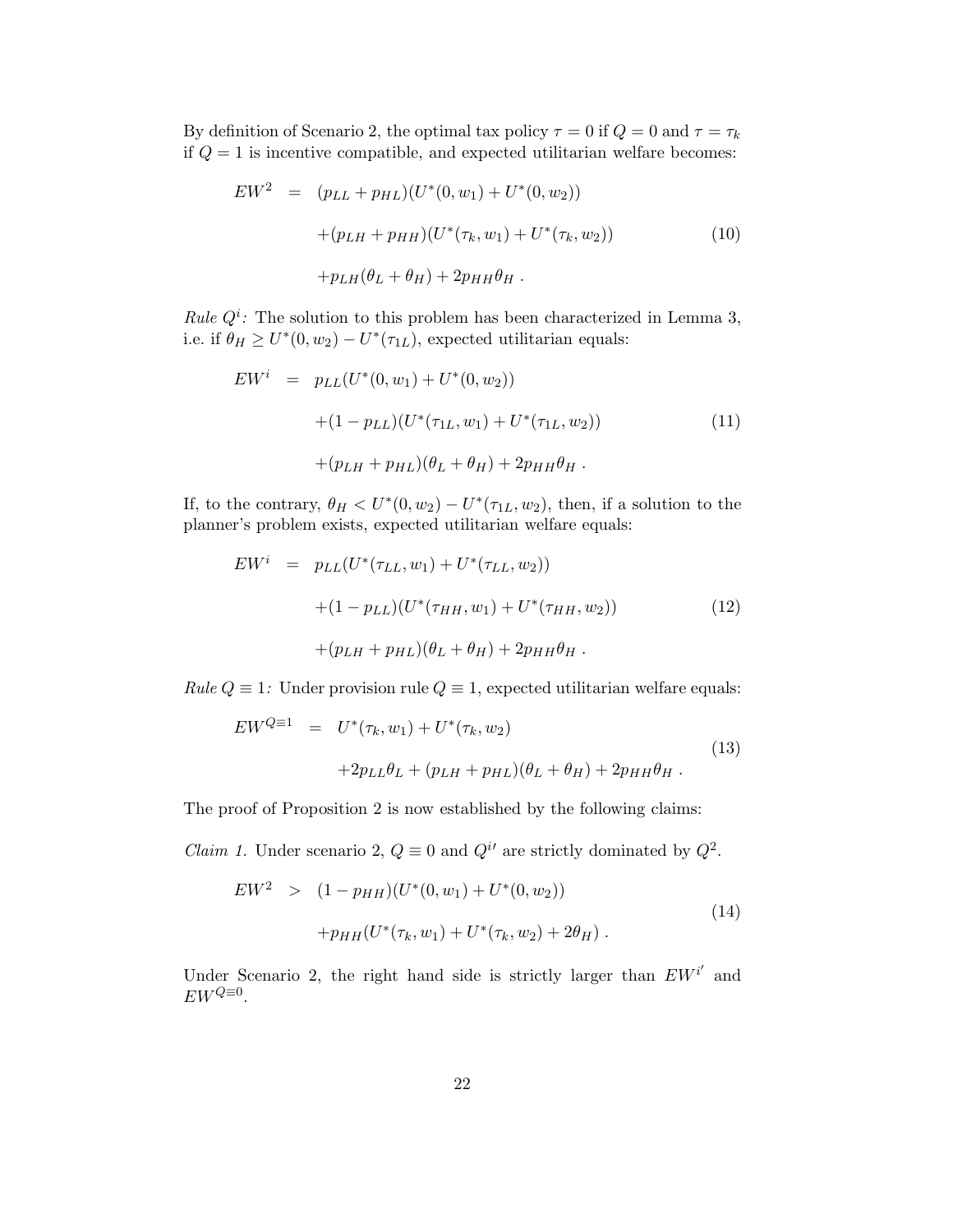*Claim 2.* If  $\theta_H < U^*(0, w_2) - U^*(\tau_{1L}, w_2)$ , then  $EW^{i'} = EW^{i}$ : Using the equations  $\theta_H = U^*(\tau_{LL}, w_2) - U^*(\tau_{HH}, w_2)$  and  $U^*(\tau_{LL}, w_1) - U^*(\tau_{HH}, w_1) =$  $\theta_L$  to substitute for  $\theta_L$  and  $\theta_H$  in the expressions for  $EW^{i'}$  and  $EW^{i}$  in equations (12) and (8) reveals that  $EW^{i'} = EW^i$ .

*Claim 3.* If  $\theta_H < U^*(0, w_2) - U^*(\tau_{1L}, w_2)$ , then  $EW^i < EW^2$ : This is a direct consequence of Claims 1 and 2.

*Claim 4*. If  $\theta_H \ge U^*(0, w_2) - U^*(\tau_{1L}, w_2)$ , then  $EW^i \ge EW^1$  with equality if and only if  $\theta_H = U^*(0, w_2) - U^*(\tau_{1L}, w_2)$ : To see this, use equations (11) and (9), as well as the definition of  $\tau_{1L}$ , to derive:

$$
EWi - EW1 = pLH(U*(\tau1L, w2) + \thetaH - U*(0, w2)). \t(15)
$$

*Claim 5.* If  $\theta_H < U^*(0, w_2) - U^*(\tau_{1L}, w_2)$ , then  $EW^1 < EW^2$ : Equations (9) and (10) imply:

$$
EW^2 - EW^1 =
$$
  
\n
$$
p_{HL}(U^*(0, w_2) - U^*(\tau_{1L}, w_2) - \theta_H)
$$
  
\n
$$
+ p_{LH}(U^*(\tau_k, w_1) + U^*(\tau_k, w_2) + \theta_L + \theta_H - U^*(0, w_1) - U^*(0, w_2))
$$
  
\n
$$
+ p_{HH}(U^*(\tau_k, w_1) + U^*(\tau_k, w_2) - U^*(\tau_{1L}, w_1) - U^*(\tau_{1L}, w_2)).
$$

All terms in this sum are strictly positive under Scenario 2.

*Claim 6.*  $EW^2 - EW^{Q=1}$  may become positive or negative, depending on the prior probabilities: From equations (13) and (10):

$$
EW^2 - EW^{Q=1} =
$$
  
\n
$$
p_{LL}(U^*(0, w_1) + U^*(0, w_2) - U^*(\tau_k, w_1) - U^*(\tau_k, w_2) - 2\theta_L)
$$
  
\n
$$
+ p_{HL}(U^*(0, w_1) + U^*(0, w_2) - U^*(\tau_k, w_1) - U^*(\tau_k, w_2) - \theta_L - \theta_H).
$$

Under Scenario 2, the first term is positive and the second is negative.

*Claim 7.* Let  $\theta_H \ge U^*(0, w_2) - U^*(\tau_{1L}, w_2)$ .  $EW^2 - EW^i$  and  $EW^{Q=1} - EW^i$ may become positive or negative, depending on the prior probabilities: From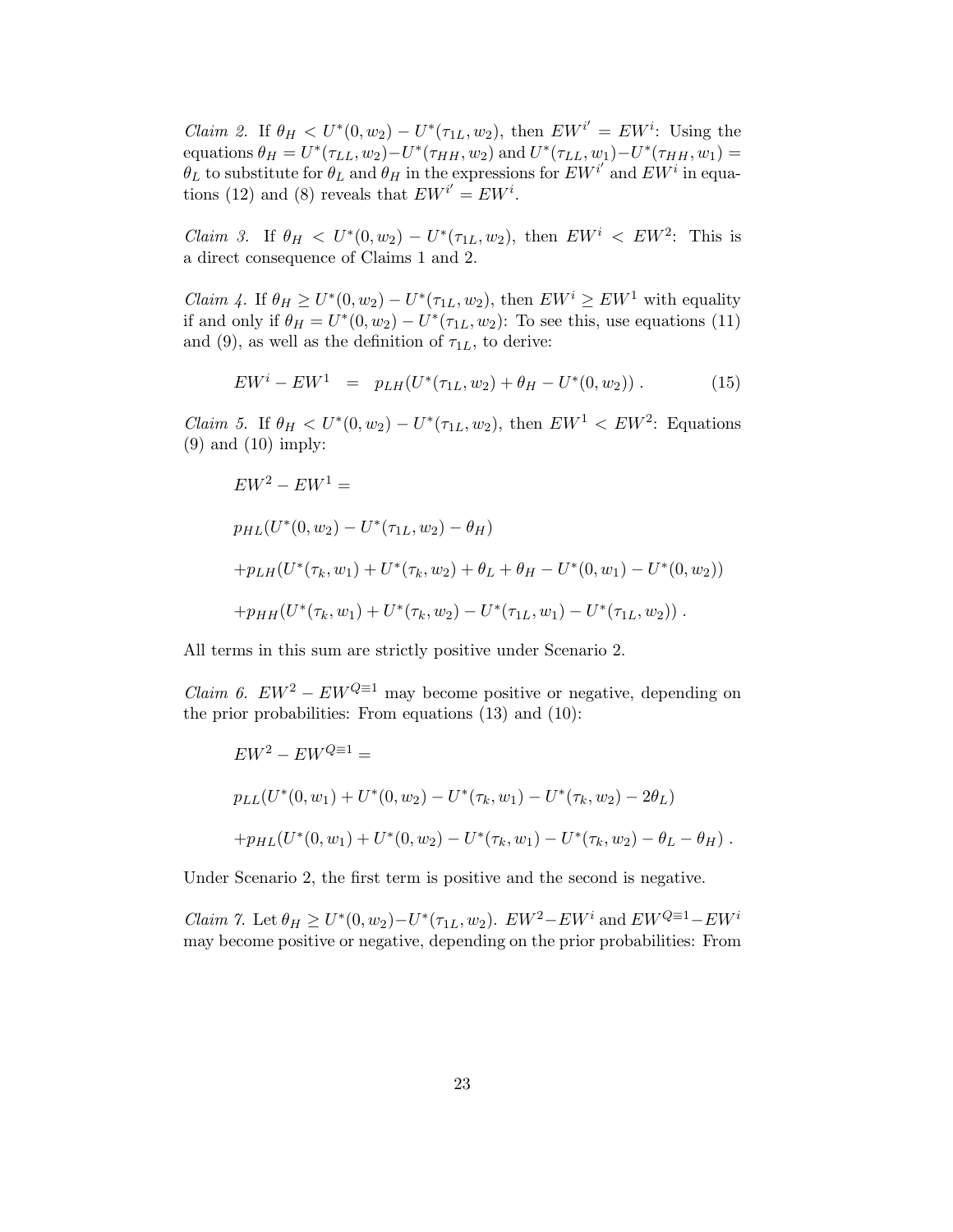equations  $(10)$ ,  $(11)$  and  $(13)$ , one derives:

$$
EW^2 - EW^i =
$$
  
\n
$$
p_{HL}(U^*(0, w_2) - U^*(\tau_{1L}, w_2) - \theta_H)
$$
  
\n
$$
+ (p_{LH} + p_{HH})(U^*(\tau_k, w_1) + U^*(\tau_k, w_2) - U^*(\tau_{1L}, w_1) - U^*(\tau_{1L}, w_2)),
$$

and

$$
EW^{Q=1} - EW^{i} =
$$
  
\n
$$
p_{LL}(U^*(\tau_k, w_1) + U^*(\tau_k, w_2) + 2\theta_L - U^*(0, w_1) - U^*(0, w_2))
$$
  
\n
$$
+ (1 - p_{LL})(U^*(\tau_k, w_1) + U^*(\tau_k, w_2) - U^*(\tau_{1L}, w_1) - U^*(\tau_{1L}, w_2)).
$$

For both differences the first term is negative and the second is positive. The expressions for  $EW^2 - EW^{Q=1}$ ,  $EW^2 - EW^i$  and  $EW^{Q=1} - EW^i$  derived above are linear, hence continuous in the probabilities, implying that, for  $\theta_H \geq U^*(0, w_2) - U^*(\tau_{1L}, w_2)$ , any of the rules  $Q^2$ ,  $Q^i$  or  $Q \equiv 1$  may yield the maximal level of welfare.

 $\blacksquare$ 

# References

- Armstrong, A. and Rochet, J. (1999). Multi-dimensional screening: A user's guide. European Economic Review, 43:959–979.
- Atkinson, A. and Stern, N. (1974). Pigou, taxation and public goods. Review of Economic Studies, 41:119–128.
- Bergemann, D. and Morris, S. (2005). Robust mechanism design. Econometrica, 73:1771–1813.
- Bierbrauer, F. (2005a). Collectively incentive compatible tax systems. Mimeo, Max Planck Institute for Research on Collective Goods, Bonn.
- Bierbrauer, F. (2005b). Optimal income taxation and public good provision in a two-class economy. Preprint 2005/25, Max Planck Institute for Research on Collective Goods, Bonn.
- Bierbrauer, F. and Sahm, M. (2005). Informative voting and the Samuelson rule. Mimeo, Max Planck Institute for Research on Collective Goods, Bonn and LMU, München.
- Boadway, R. and Keen, M. (1993). Public goods, self-selection and optimal income taxation. International Economic Review, 34:463–478.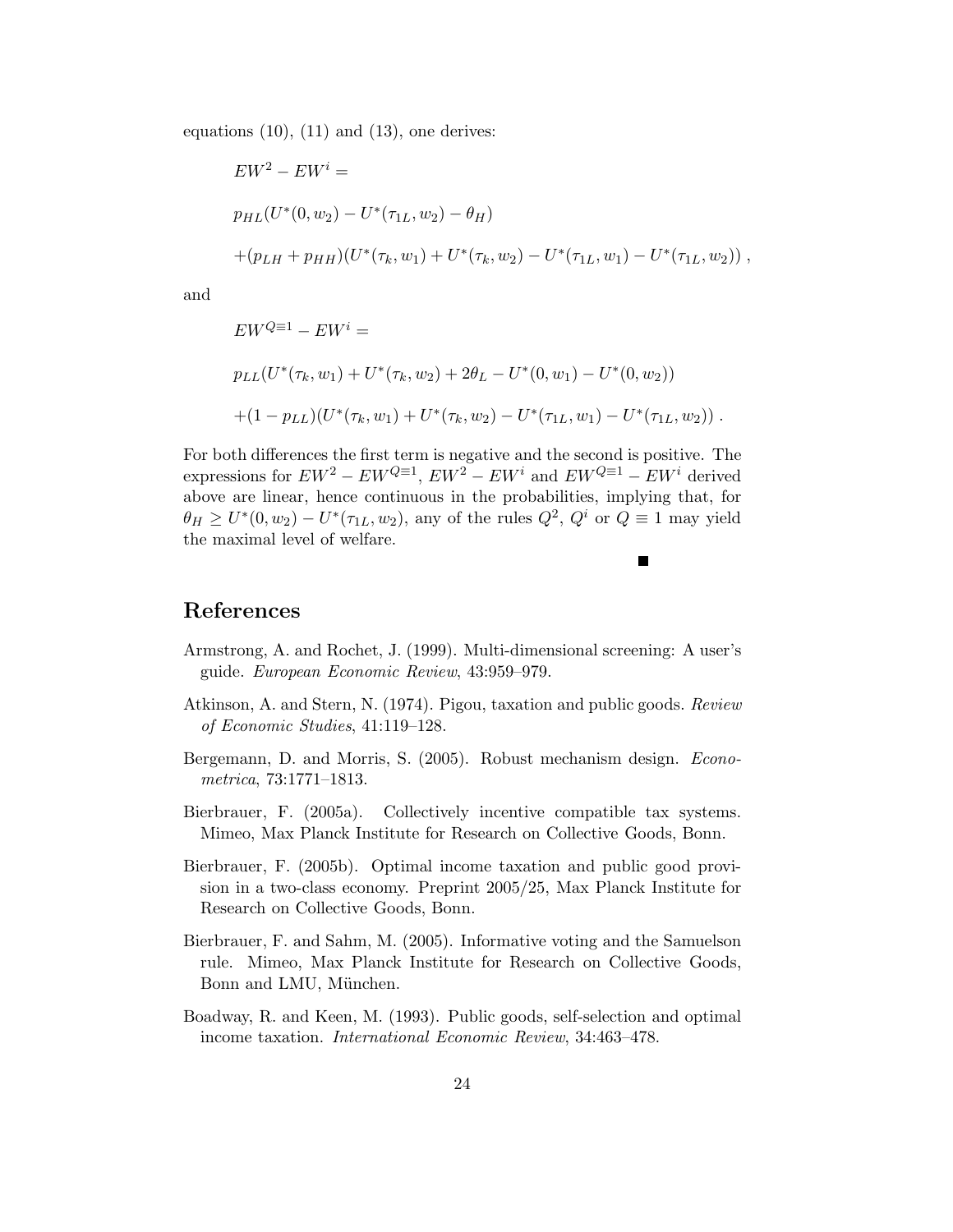- Chung, K. and Ely, J. (2004). Foundations of dominant strategy mechanisms. Mimeo, Northwestern University.
- Clarke, E. (1971). Multipart pricing of public goods. *Public Choice*, 11:17– 33.
- Coate, S. and Morris, S. (1995). On the form of transfers to special interests. Journal of Political Economy, 103:1210–1235.
- Cremer, H., Pestieau, P., and Rochet, J. (2001). Direct versus indirect taxation: The design of the tax structure revisited. International Economic Review, 42:781–799.
- Gaube, T. (2000). When do distortionary taxes reduce the optimal supply of public goods? Journal of Public Economics, 76:151–180.
- Gaube, T. (2005). Financing public goods with income taxation: Provision rules vs. provision levels. International Tax and Public Finance, 12:319– 334.
- Green, J. and Laffont, J. (1977). Characterization of satisfactory mechanisms for the revelation of preferences for public goods. Econometrica, 45:472–487.
- Groves, T. (1973). Incentives in teams. Econometrica, 41:617–663.
- Hellwig, M. (1986). The optimal linear income tax revisited. Journal of Public Economics, 31:163–179.
- Hellwig, M. (2003). Public-good provision with many participants. Review of Economic Studies, 70:589–614.
- Hellwig, M. (2004). Optimal income taxation, public goods provision and public-sector pricing: A contribution to the foundations of public economics. Preprint 2004/14, Max Planck Institute for Research on Collective Goods, Bonn.
- Kalai, E. (2004). Large robust games. Econometrica, 72:1631–1665.
- Nava, M., Schroyen, F., and Marchand, M. (1996). Optimal fiscal and public expenditure policy in a two-class economy. Journal of Public Economics, 61:119–137.
- Norman, P. (2004). Efficient mechanisms for public goods with use exclusion. Review of Economic Studies, 71:1163–1188.
- Persson, T. and Tabellini, G. (2000). Political Economics: Explaining Economic Policy. Cambridge, MA, MIT Press.